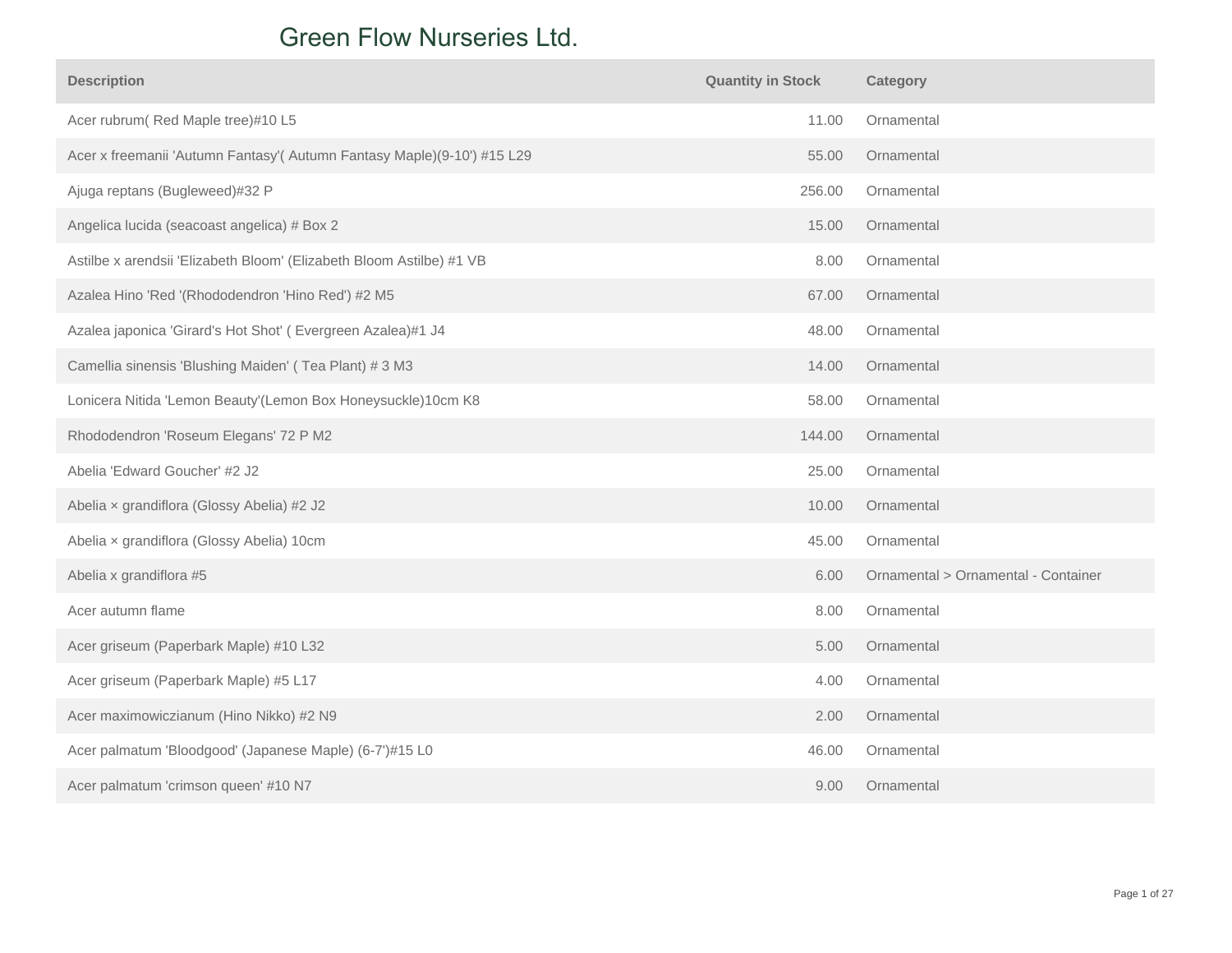| Acer palmatum 'Emperor I' (Japanese Maple) (6-7' - ht.) #10 L18        | 5.00   | Ornamental |  |
|------------------------------------------------------------------------|--------|------------|--|
| Acer Palmatum 'Inaba Shidare' #3 N9                                    | 18.00  | Ornamental |  |
| Acer palmatum 'Osakazuki' (Japanese Maple) #10 L18                     | 3.00   | Ornamental |  |
| Acer palmatum (Crimson queen) #5 N7                                    | 6.00   | Ornamental |  |
| Acer palmatum (Japanese maple) #10 N6                                  | 2.00   | Ornamental |  |
| Acer palmatum (Japanese Maple) #7 L6                                   | 21.00  | Ornamental |  |
| Acer Palmatum Crimson Queen #7 N7                                      | 14.00  | Ornamental |  |
| Acer Palmatum'Crimson Queen' #10 N7                                    | 8.00   | Ornamental |  |
| Acer rubrum 'Armstrong'(Armstrong Red Maple) #15 L0                    | 38.00  | Ornamental |  |
| Acer rubrum 'Brandywine' (Brandywine Maple)(9-10')#10 L29              | 5.00   | Ornamental |  |
| Acer rubrum 'Red Sunset' (Red Sunset Red Maple)#15                     | 25.00  | Ornamental |  |
| Acer Rubrum Bowhall #15                                                | 16.00  | Ornamental |  |
| Acer rubrum Scarlet Sentinel(Scarlet Sentinel maple)#10 Z              | 5.00   | Ornamental |  |
| Acer rubrum Scarlet Sentinel(Scarlet Sentinel maple)#15 L0             | 5.00   | Ornamental |  |
| Acer saccharinum (silver maple)(9-10')#10 L 29                         | 10.00  | Ornamental |  |
| Acer sinatra 'sindare' #5 N6 N7                                        | 4.00   | Ornamental |  |
| Acer x freemanii 'Autumn Blaze' (Freeman Maple) (9-10')#15 L 29 L32 L0 | 116.00 | Ornamental |  |
| Acer x freemanii 'Autumn Blaze' (Freeman Maple) #10 L0                 | 6.00   | Ornamental |  |
| Acer x freemanii 'Marmo' (Marmo Maple )(9-10')#15 L0                   | 5.00   | Ornamental |  |
| Acorus gramineus 'Ogon' (Golden Variegated Sweet Flag)#1 N1            | 85.00  | Ornamental |  |
| Adiantum (Maidenhair fern) #1 M3 K5 K7                                 | 420.00 | Ornamental |  |
| Adiantum capillus-veneris(maidenhair fern)#2 M6                        | 38.00  | Ornamental |  |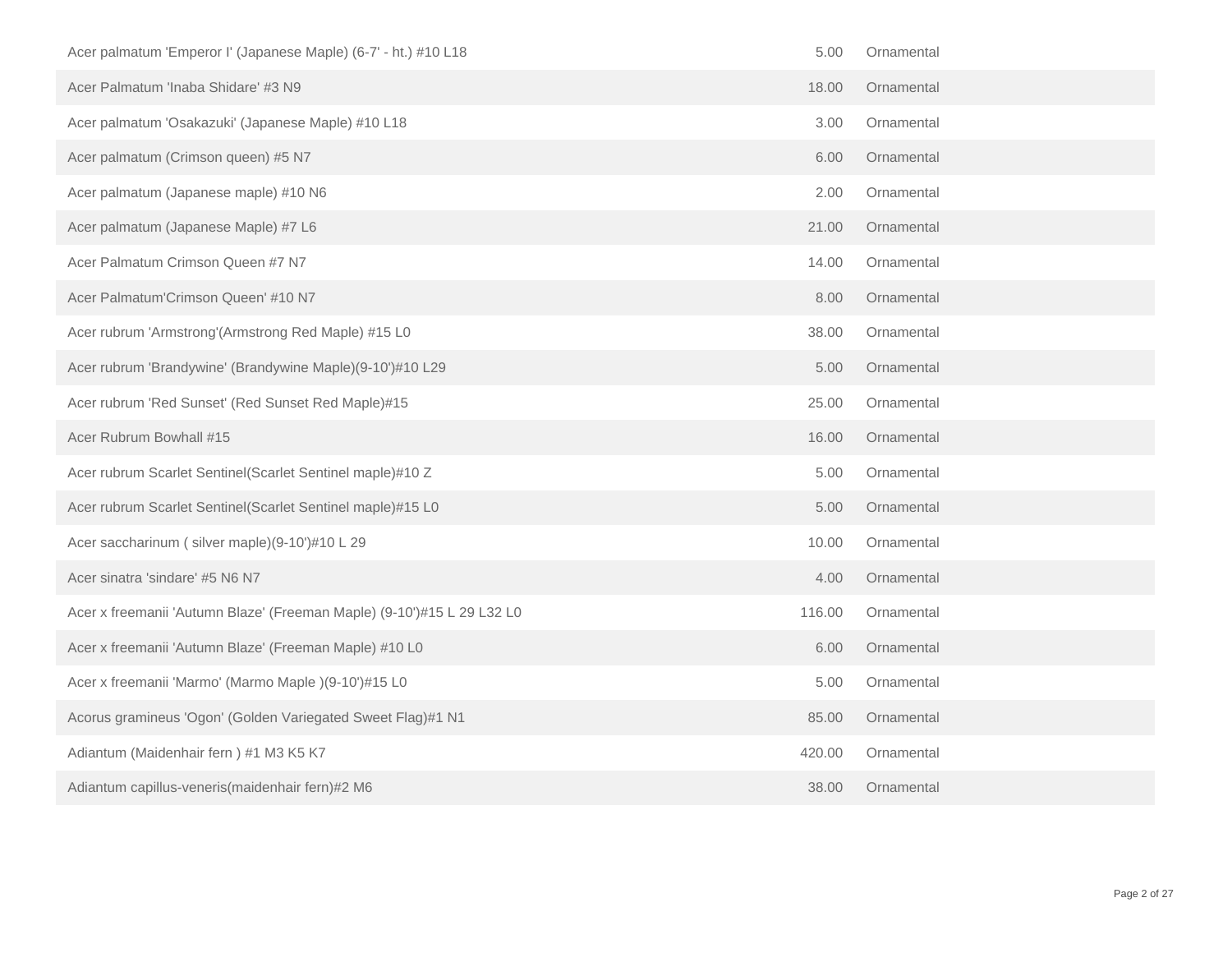| Agapanthus (Lily of the Nile)#1 J2 N1                             | 6.00   | Ornamental                      |
|-------------------------------------------------------------------|--------|---------------------------------|
| Ajuga reptans (black scallop) #1 M7 N5                            | 55.00  | Ornamental                      |
| Ajuga Reptans'Black scalop'(Bugle)#1 M7                           | 0.00   | Ornamental                      |
| Ajuga reptans(Bugleweed) 10cm K8                                  | 124.00 | Ornamental                      |
| Alnus incana (Grey alder) #5 G8                                   | 150.00 | Ornamental                      |
| Amelanchier alnifolia (saskatoon) 128Plugs M2                     | 768.00 | Ornamental                      |
| Amelanchier alnifolia (saskatoon) 72 Plugs M7                     | 325.00 | Ornamental                      |
| Anemone 'Pamina #1 M7                                             | 9.00   | Ornamental                      |
| Anemone hupehensis var. japonica 'Pamina' (Japanese anemone)#1 M7 | 24.00  | Ornamental                      |
| Apple Royal 'Gala' #10 L19                                        | 5.00   | Ornamental                      |
| Arbutus menziesii (Madrona)#5 M3                                  | 9.00   | Ornamental                      |
| Arbutus Menziesii (Pacific madrone)#2 VB                          | 199.00 | Ornamental                      |
| Arbutus unedo (Strawberry Tree) #2 K3                             | 37.00  | Ornamental                      |
| Arbutus unedo Compacta (Cpmpact Strawberry Tree) #7               | 9.00   | Ornamental                      |
| Armeria maritima 'Dusseldorf Pride' (sea pink) #1 M7              | 14.00  | Ornamental                      |
| Aster Novae-Angliae'Purple Dome' (Purple Dome Aster)10cm K        | 40.00  | Ornamental                      |
| Astilbe x arendsii 'Fanal'(Hybrid Astilbe)#2 M7                   | 3.00   | Ornamental                      |
| Athyrium niponicum #1                                             |        | Ornamental                      |
| Athyrium Niponicum'Red Beauty'(Japnese Painted Fern)#1 N6         | 3.00   | Ornamental                      |
| Aurora Golden Gala (Apple Golden Gala)#10 L0                      | 20.00  | Ornamental > Ornamental - Liner |
| Azalea 'Hino-Crimson' #5 M5                                       | 7.00   | Ornamental                      |
| Azalea 'Gaiety' (Gaiety Azalea)#2 M3                              | 50.00  | Ornamental                      |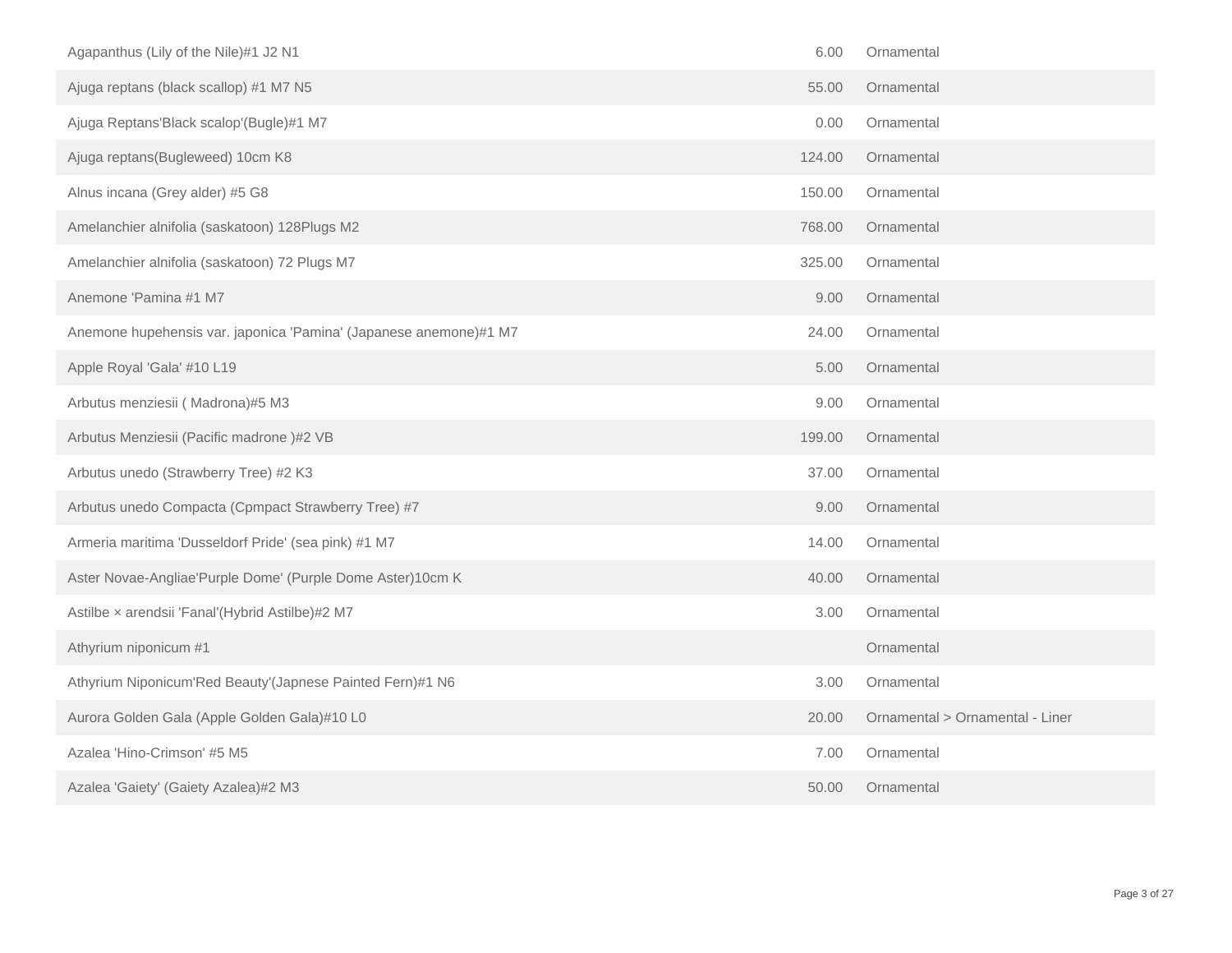| Azalea 'Hardijzer's Beauty' (Hardizers Beauty Azalea) #5 M3  | 25.00  | Ornamental |
|--------------------------------------------------------------|--------|------------|
| Azalea 'Nikko' #2                                            | 13.00  | Ornamental |
| Azalea 'Rosebud' (Rosebud Azalea)10cm                        | 45.00  | Ornamental |
| Azalea Blue Danube #3 M3                                     | 41.00  | Ornamental |
| Azalea Gaiety (narrow green leaves) #3 J7                    | 15.00  | Ornamental |
| Azalea Gumpo 72 P M2                                         | 72.00  | Ornamental |
| Azalea Hino 'Crimson' (Hino Crimson Azalea)#05 M5            | 13.00  | Ornamental |
| Azalea Hino 'Crimson'( Hino Crimson Azalea)#3 M3 M5          | 94.00  | Ornamental |
| Azalea Hino 'Crimson'( Hino Crimson Azalea)10cm J8           | 81.00  | Ornamental |
| Azalea Hino 'Purple ' #2 N9                                  | 7.00   | Ornamental |
| Azalea Hino 'White' #2 M5                                    | 3.00   | Ornamental |
| Azalea Hino 'White' #3 N9 J7                                 | 25.00  | Ornamental |
| Azalea Hino Crimson Red 72 P M2                              | 144.00 | Ornamental |
| Azalea Hino Crimson white 72 P M2                            | 144.00 | Ornamental |
| Azalea Hino Red 01 M3                                        | 3.00   | Ornamental |
| Azalea Hino white #1                                         | 200.00 | Ornamental |
| Azalea Hino White(White Azalea)10cm                          | 45.00  | Ornamental |
| Azalea Hino'Gaiety' #3 N9                                    | 10.00  | Ornamental |
| Azalea Japonica Girads Rose 72 P M2                          | 216.00 | Ornamental |
| Azalea Japonica ` Hino Crimson '#2 M3                        | 14.00  | Ornamental |
| Azalea Japonica ' Hino Crimson' #2 N9 M3 N-0                 | 84.00  | Ornamental |
| Azalea japonica 'GIRARD'S ROSE'(Girard's Rose Azalea) # 3 M3 | 25.00  | Ornamental |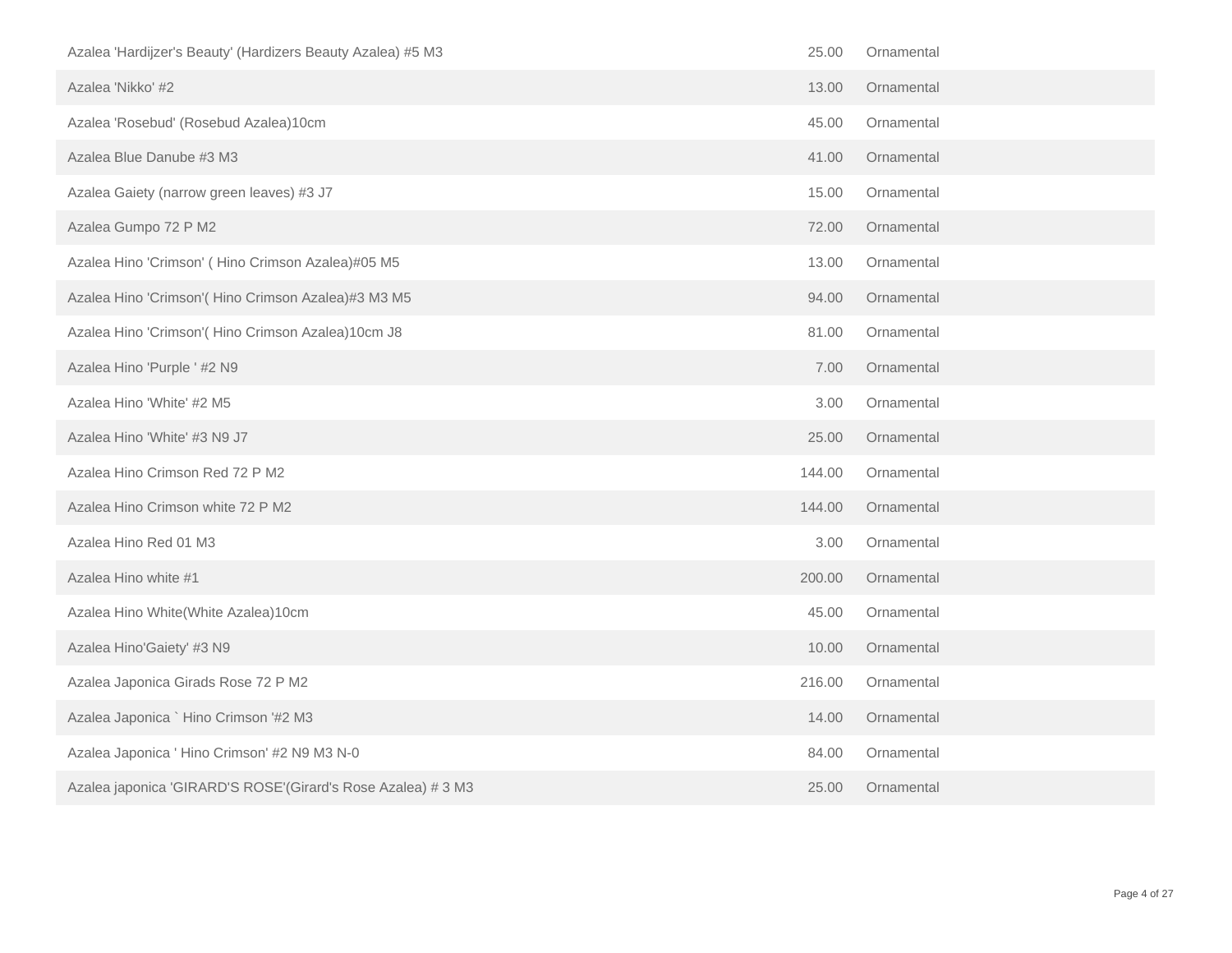| Azalea Japonica 'Johanna' #3 N9                                      | 14.00  | Ornamental |
|----------------------------------------------------------------------|--------|------------|
| Azalea japonica 'Kuruma gaeshi' ( Kuruma Geshi Azalea) #3 M3         | 47.00  | Ornamental |
| Azalea japonica 'Nikko' #1 N-0                                       | 3.00   | Ornamental |
| Azalea Japonica (Mother's Day) #1 M7                                 | 60.00  | Ornamental |
| Azalea japonica nikko (evergreen azalea)#2 M3                        | 19.00  | Ornamental |
| Azalea kaempferi 'Johanna'(Azalea 'Johanna) #3M5                     | 21.00  | Ornamental |
| Azalea Mother's Day #1 M2                                            | 65.00  | Ornamental |
| Azalea Rosebud #2 M3                                                 | 100.00 | Ornamental |
| Azalea Rosy 'Red' #3 M5                                              | 23.00  | Ornamental |
| Berberies Thunbergi'Rose Glow' #3 N11                                | 7.00   | Ornamental |
| Berberis Thunbergi 'Rose Glow' #1 M3                                 | 0.00   | Ornamental |
| Berberis Thunbergi 'Rose Glow'(Rose Glow Berberis 10cm M7            | 444.00 | Ornamental |
| Berberis Thunbergii 'Concorde' #5 N2                                 | 100.00 | Ornamental |
| Berberis Thunbergii 'Concorde' #2 J2                                 | 10.00  | Ornamental |
| Berberis thunbergii 'Concorde'( Dwarf Barberry)#3 N3                 | 100.00 | Ornamental |
| Berberis thunbergii 'Concorde'(dwarf purpleleaf Japanese barberry)#1 | 16.00  | Ornamental |
| Berberis thunbergii 'Rose Glow' (Japanese Barberry) #3 N3            | 13.00  | Ornamental |
| Berberis thunbergii 'Rose Glow' (Japanese Barberry)#2 J2             | 2.00   | Ornamental |
| Berberis thunbergii 'Rose glow' #5 N6                                | 29.00  | Ornamental |
| Berberis thunbergii 'Royal Burgundy'(Royal Burgundy Barberry) #3 N2  | 70.00  | Ornamental |
| Berberis thunbergii 'Royal Burgundy'(Royal Burgundy Barberry)#2 VB   | 143.00 | Ornamental |
| Bergenia baby doll #1 N4                                             | 10.00  | Ornamental |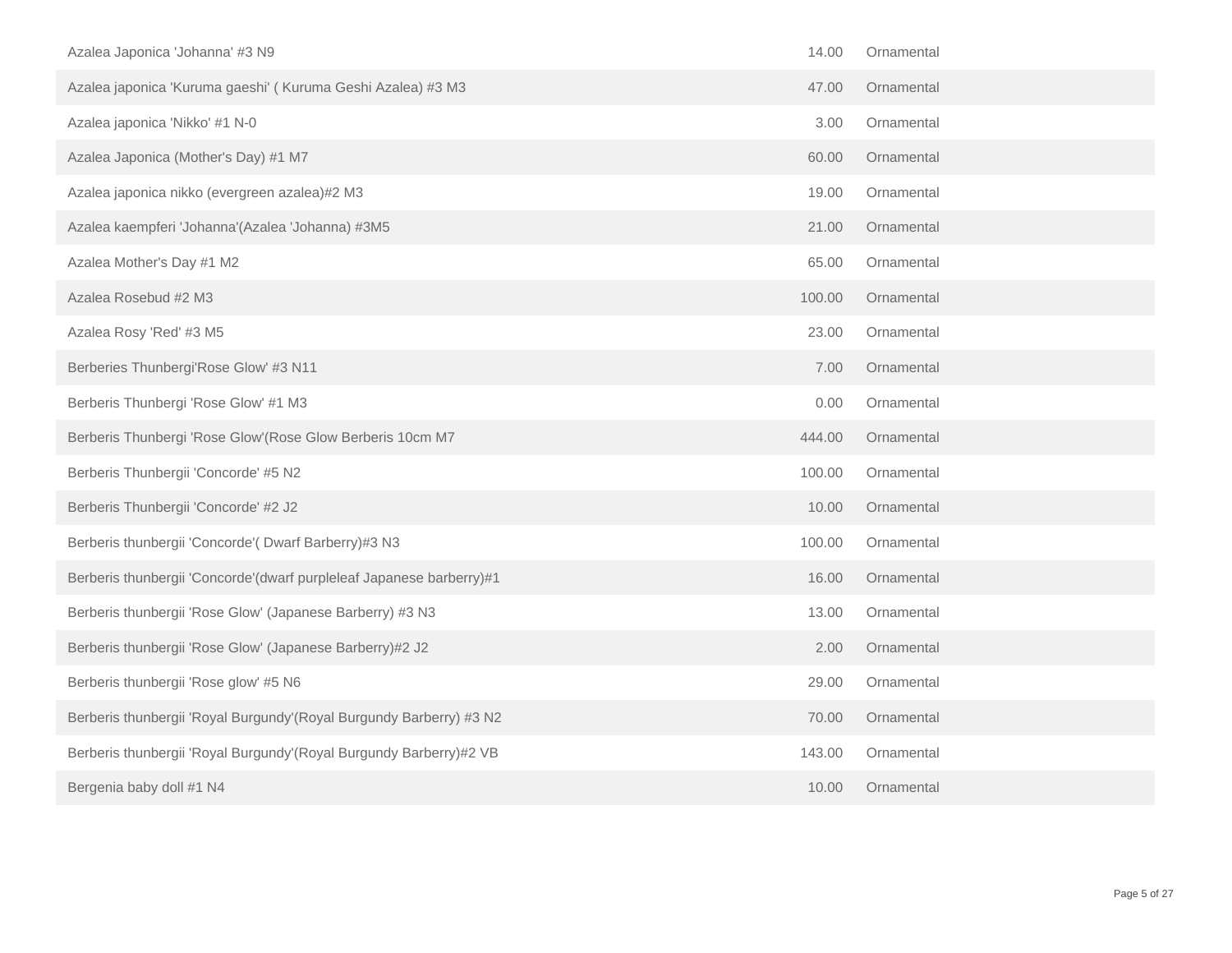| Bergenia Hybrid'baby doll'#1 N5                               | 12.00    | Ornamental |
|---------------------------------------------------------------|----------|------------|
| Bergenia Pink Dragonfly #5 N8                                 | 34.00    | Ornamental |
| Berginia Pink 'Dragonfly' #5 N8                               | 18.00    | Ornamental |
| Betula utilis ' Jacquemontii' (Himalayan Birch) (8-9')#15 L29 | 10.00    | Ornamental |
| Blue Edward Goucher #5 J3                                     | 36.00    | Ornamental |
| Buxus sempervirens suffruticosa #3 J3 J7 E38                  | 36.00    | Ornamental |
| Buxus Winter 'Green' #2 N10                                   | 403.00   | Ornamental |
| Buxus 'Green Mountain' 6cm K6                                 | 576.00   | Ornamental |
| Buxus Microphylla 'Green Beauty '(Green Beauty Boxwood)10cm   | 540.00   | Ornamental |
| Buxus Microphylla Var. Japonica( Green Beauty) #2 N7          | 54.00    | Ornamental |
| Buxus 'Green Gem'(Boxwood) 10cm K6                            | 216.00   | Ornamental |
| Buxus 'Green Gem'(Boxwood)#1 J5                               | 1,340.00 | Ornamental |
| Buxus green Velvet( Green Velvet boxwood)#1 M7 K7 J5          | 1,222.00 | Ornamental |
| Buxus Green 'Beauty' #5 N7                                    | 128.00   | Ornamental |
| Buxus Green 'Beauty' #2 N10 K3                                | 1,489.00 | Ornamental |
| Buxus Green 'Beauty' #3 N10                                   | 27.00    | Ornamental |
| Buxus green 'beauty' #5 N8                                    | 160.00   | Ornamental |
| Buxus Green 'Gem' #3 N9 N10                                   | 186.00   | Ornamental |
| Buxus Green 'Moutain' #5 N10 N6                               | 144.00   | Ornamental |
| Buxus Green Beauty #2 M1 N10 J4                               | 1,100.00 | Ornamental |
| Buxus Green Beauty #3 N7 N8 N9                                | 432.00   | Ornamental |
| BUXUS GREEN GEM (Green Gem Boxwood)#2 K3                      | 173.00   | Ornamental |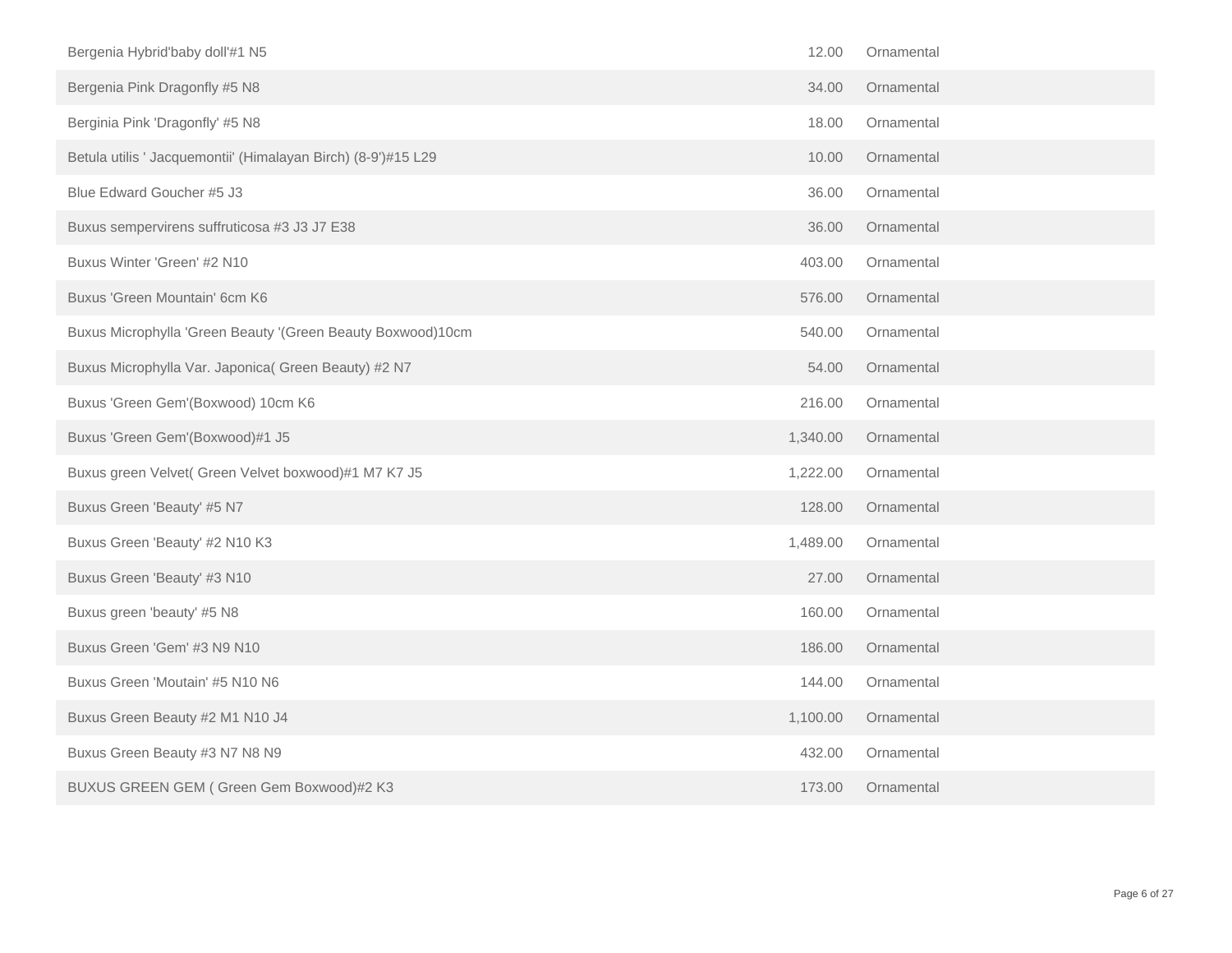| Buxus green gem #1 N2 N3                                                   | 1,389.00 | Ornamental |
|----------------------------------------------------------------------------|----------|------------|
| Buxus green gem #2 N4 M1                                                   | 154.00   | Ornamental |
| Buxus Green Gem#2 N4 K3                                                    | 126.00   | Ornamental |
| Buxus green mountain #1 N2 J4                                              | 376.00   | Ornamental |
| Buxus green mountain #2 N4                                                 | 25.00    | Ornamental |
| Buxus green mountain 10cm K6                                               | 849.00   | Ornamental |
| Buxus green mountain 6cm plugs K6                                          | 288.00   | Ornamental |
| Buxus Green Mountain(boxwood)#1 N1 M7                                      | 530.00   | Ornamental |
| Buxus Green Mountain#2 N4                                                  | 27.00    | Ornamental |
| Buxus Green Moutain #3 N4                                                  | 60.00    | Ornamental |
| Buxus green velevt #3 N3 N4                                                | 307.00   | Ornamental |
| Buxus Green Velvet (Boxwood) #3 K2 N1 N2 N3 N4                             | 1,098.00 | Ornamental |
| Buxus Green Velvet #2 N1                                                   | 209.00   | Ornamental |
| Buxus green velvet #2 N4                                                   | 100.00   | Ornamental |
| Buxus green velvet 10cm M6                                                 | 486.00   | Ornamental |
| Buxus green Velvet(boxwood) 10cm M6                                        | 540.00   | Ornamental |
| Buxus microphylla 'Winter Gem'(Winter Gem Boxwood)#2 VB                    | 317.00   | Ornamental |
| Buxus microphylla var. japonica 'Green Beauty' (Japanese Boxwood) 10 CM J8 | 75.00    | Ornamental |
| Buxus microphylla var. japonica 'Green Beauty' (Japanese Boxwood)#2 K3     | 295.00   | Ornamental |
| Buxus sempervirens 'Green Gem' (Green Gem English Boxwood) #2 N10          | 516.00   | Ornamental |
| Buxus Sempervirens 'Suffruticosa' #5 J7 N9                                 | 49.00    | Ornamental |
| Buxus Sempervirens 'Suffruticosa'(Edging Boxwood) #3 N9                    | 1.00     | Ornamental |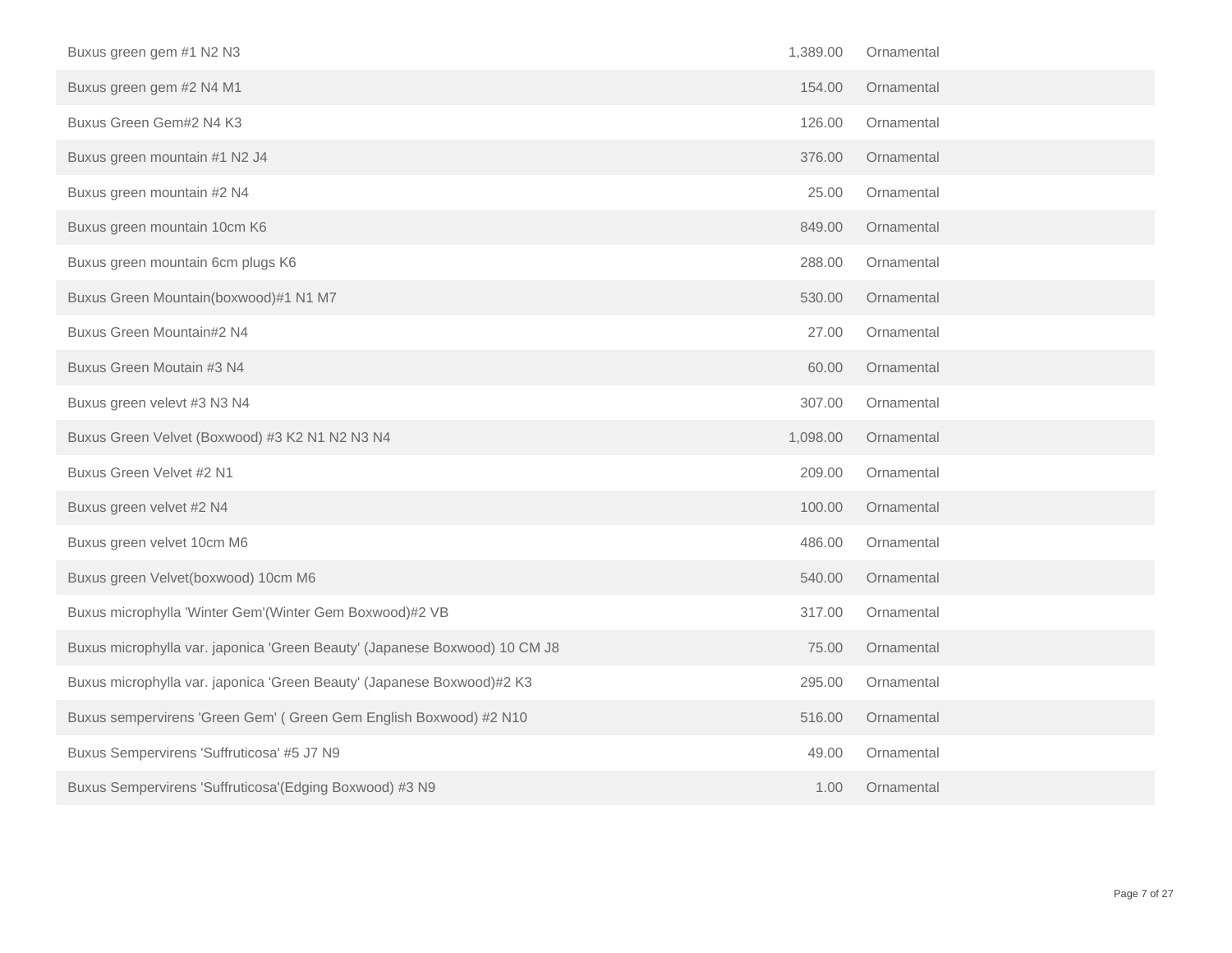| Buxus sempervirens suffruticosa #2 K3                              | 27.00  | Ornamental |
|--------------------------------------------------------------------|--------|------------|
| Buxus sempervirens suffruticosa 10cm K4                            | 54.00  | Ornamental |
| Buxus Sempervirons 'Suffruticosa'(Edging Boxwood) #1 M2 M7         | 51.00  | Ornamental |
| Buxus Winter 'Gem' #3 N2                                           | 105.00 | Ornamental |
| Buxus winter 'Gem' 128Plugs M2                                     | 640.00 | Ornamental |
| Buxus Winter 'Green" #5 J3                                         | 15.00  | Ornamental |
| Buxus Winter Gem #1 K7 J5 N1 N2                                    | 544.00 | Ornamental |
| Calamagrostis x acutiflora 'Eldorado' (FEATHER REED GRASS)#1 M6    | 75.00  | Ornamental |
| Calamagrostis acutiflora 'Karl Foerster' (FEATHER REED GRASS)#1 M6 | 70.00  | Ornamental |
| Calamagrostis acutiflora 'Karl Foerster' (FEATHER REED GRASS)#3    | 65.00  | Ornamental |
| Calamagrostis x Acutiflora Avalanche #1 M6                         | 35.00  | Ornamental |
| Calamagrostris X Acutiflora'Elderado' (Feather reed grass)#1 N5    | 258.00 | Ornamental |
| Calluna vulgaris 'Selly' #1 F25                                    | 16.00  | Ornamental |
| Calluna Vulgaris 'Selly' #1 M7                                     | 136.00 | Ornamental |
| Calluna Vulgaris'Heather White Flower' #2 N9                       | 4.00   | Ornamental |
| callus vulgaris veronica #1M7                                      | 60.00  | Ornamental |
| Camellia japonica 'Jacks'                                          | 10.00  | Ornamental |
| Camellia japonica 'Pink Perfection' #3 J7                          | 5.00   | Ornamental |
| Camellia japonica 'Red Lily' (Red Lily Camellia) #3 M3             | 24.00  | Ornamental |
| Camellia japonica 'Red Lily'#3                                     | 25.00  | Ornamental |
| Camellia japonica 'White Mermaid' (Japanese Camellia) # 3 M3       | 20.00  | Ornamental |
| Campanula 'Birch Hybrid' (Bellflower) #1 M7                        | 60.00  | Ornamental |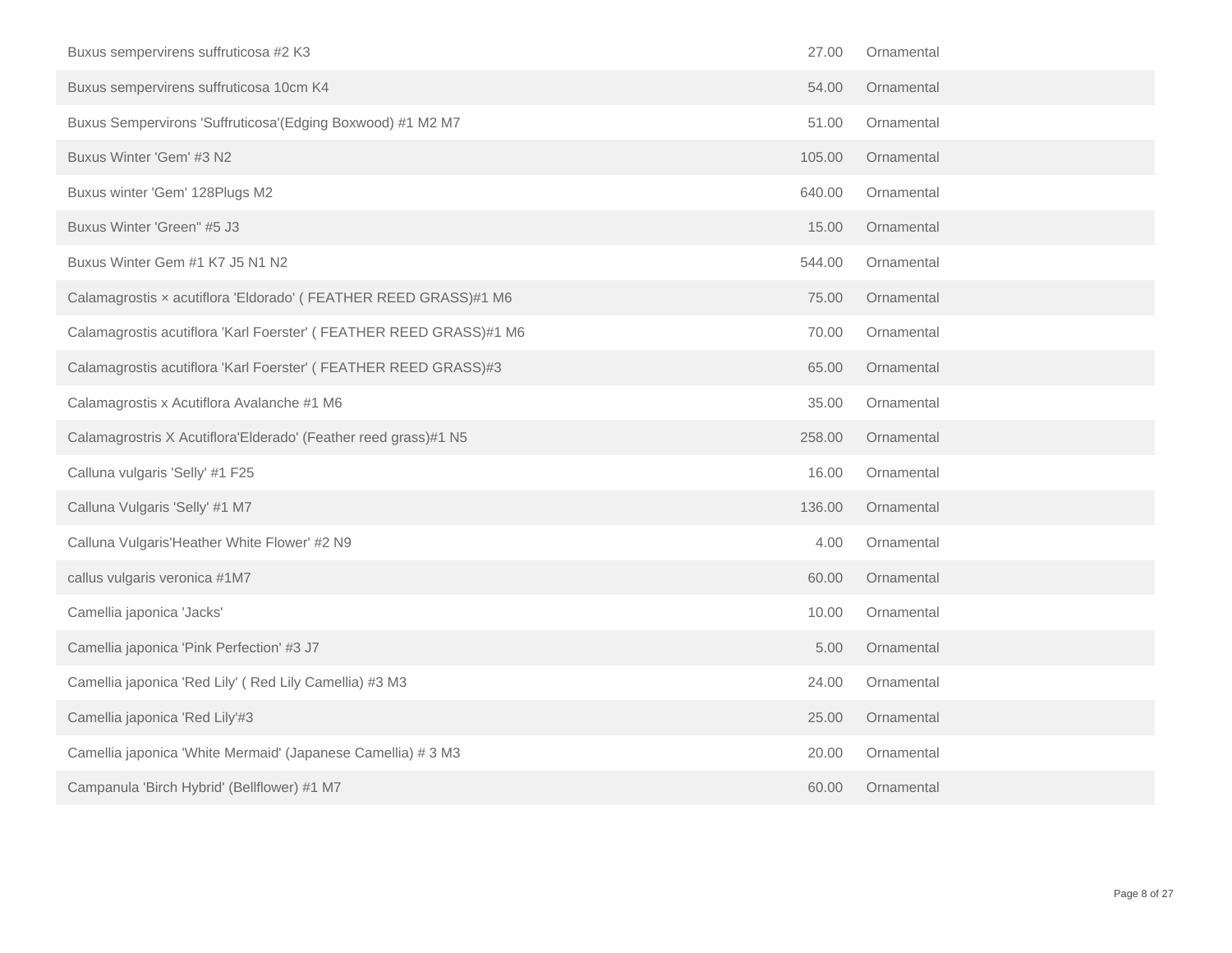| Campanula 'Dickson's Gold'(Adriatic Bellflower) #1 M7                   | 49.00  | Ornamental |  |
|-------------------------------------------------------------------------|--------|------------|--|
| Campanula Garganica `Dickson's Gold' (Adriatic Bellflower)#7 M4         | 48.00  | Ornamental |  |
| Campanula Persicifolia 'Takion Blue ' #5 N10                            | 1.00   | Ornamental |  |
| Campanula persicifolia 'takion blue' (peach-leaved bellflower) 10 cm K8 | 47.00  | Ornamental |  |
| Carex 'Evergold'(Evergold sedge) #1 M6                                  | 4.00   | Ornamental |  |
| Carex Buchanaii(Leatherleaf sedge) #1 M6                                | 25.00  | Ornamental |  |
| CAREX COMANS 'BRONZE FORM' (New Zealand hair sedge)#1 M6                | 60.00  | Ornamental |  |
| Carex evergold (Evergold Sedge) #1 N1                                   | 442.00 | Ornamental |  |
| Carex Evergold (Evergold Sedge) #2 N1                                   | 0.00   | Ornamental |  |
| Carex Evergold (Evergold Sedge) #2 M6                                   | 0.00   | Ornamental |  |
| Carex Ice Dance(sedge)#1 M6                                             | 34.00  | Ornamental |  |
| Carex oshimensis 'Evergold' #1 N1                                       | 442.00 | Ornamental |  |
| Ceanothus impressus 'victoria' #2 N4                                    | 0.00   | Ornamental |  |
| Ceanothus Victoria (California Lilac) 50 P                              | 550.00 | Ornamental |  |
| Cercidiphyllum japonicum 'Red Fox' (Red Fox katsura tree)#10 L25        | 11.00  | Ornamental |  |
| Cercidiphyllum japonicum 'Red Fox' (Red Fox katsura tree)#15 L20        | 16.00  | Ornamental |  |
| Cercidiphyllum japonicum (Katsura Tree) (8-9'-ht) #15                   | 13.00  | Ornamental |  |
| Cercidiphyllum japonicum (Katsura Tree) (8-9'-ht)#10 L30                | 34.00  | Ornamental |  |
| Cercis canadensis 'Hearts of Gold' (Eastern Redbud)#10 L20              | 9.00   | Ornamental |  |
| Cercis canadensis 'The Rising Sun'(Rising Sun Redbud)#7 L20             | 5.00   | Ornamental |  |
| Cercis canadensis (eastern redbud)#10 L0                                | 5.00   | Ornamental |  |
| Chamaecyparis nootkatensis 'Green Arrow' (Nootka Cypress) 72 P M2       | 72.00  | Ornamental |  |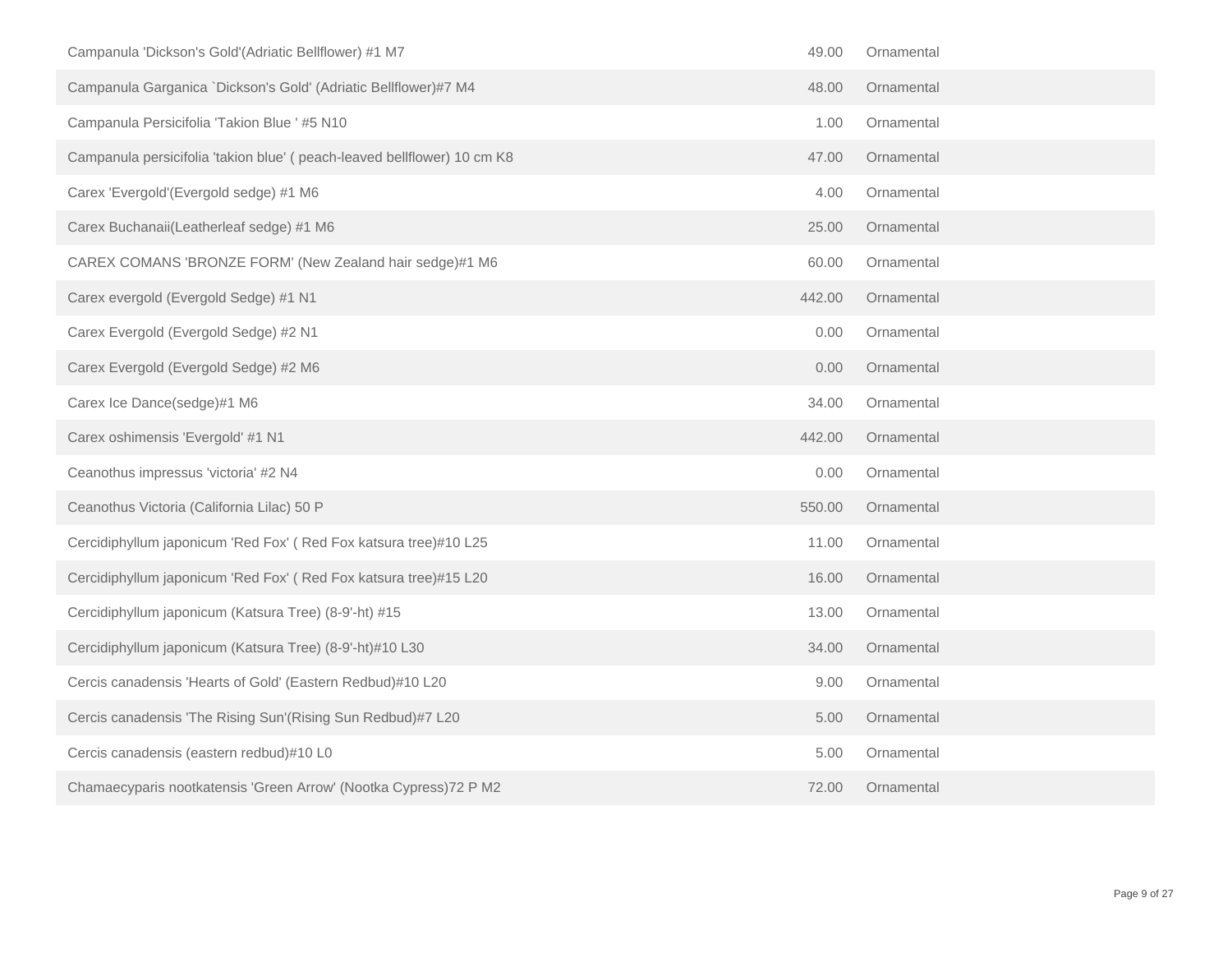| Chamaecyparis nootkatensis 'Pendula' (Nootka Cypress) #5 VB                   | 0.00   | Ornamental                          |
|-------------------------------------------------------------------------------|--------|-------------------------------------|
| Chamaecyparis pisfera 'Bolulevard' #7 (3' ht) L10                             | 4.00   | Ornamental                          |
| Chamaecyparis pisifera (Boulevard Cypress) #3 J3                              | 5.00   | Ornamental                          |
| Chamaecyparis pisifera (Boulevard Cypress) #5 J3                              | 10.00  | Ornamental                          |
| Choisya ternata 'Lich' SUNDANCE (Mexican Orange Blossom)#1M7                  | 30.00  | Ornamental                          |
| Choisya Ternata (Mexican orange) #1 K2                                        | 306.00 | Ornamental                          |
| Choisya Ternata (Mexican orange) #2 J2                                        | 242.00 | Ornamental                          |
| Choisya ternata (Mexican Orange) #5 J2                                        | 33.00  | Ornamental                          |
| Choisya Ternata (Mexican orange) 10cm k8                                      | 39.00  | Ornamental                          |
| Choisya Ternata (Mexican orange) 72Plugs M2                                   | 72.00  | Ornamental                          |
| Choisya ternata #5 J2                                                         | 189.00 | Ornamental > Ornamental - Container |
| Choisya ternata' Sundance'(Mexican orange) #2 N5 M3 J2                        | 31.00  | Ornamental                          |
| Choisya Ternata(Mexican Orange Blossom) #3 J7                                 | 67.00  | Ornamental                          |
| Choisya x dewitteana 'Aztec Pearl' (Mexican Orange)#3                         | 395.00 | Ornamental                          |
| Clematis armandi #1 K2                                                        | 180.00 | Ornamental > Ornamental - Container |
| Clematis armandi #2                                                           | 8.00   | Ornamental > Ornamental - Container |
| Columnar apple tree #10 N6                                                    | 0.00   | Ornamental                          |
| Confetti hydrangea (bigleaf hydrangea) #2 N9                                  | 5.00   | Ornamental > Ornamental - Container |
| Convallaria Majalis (Lily of the valley) #1 M7                                | 144.00 | Ornamental > Ornamental - Container |
| Cornus 'Eddie's White Wonder' (Eastern/Western Hybrid Dogwood)#10 L17 L26 L28 | 22.00  | Ornamental                          |
| Cornus chinensis (Kousa dogwood) 72Plugs M2                                   | 144.00 | Ornamental                          |
| Cornus florida ' rubra' (Pink Flowering Dogwood) (6-7'-ht)#10 L19             | 7.00   | Ornamental                          |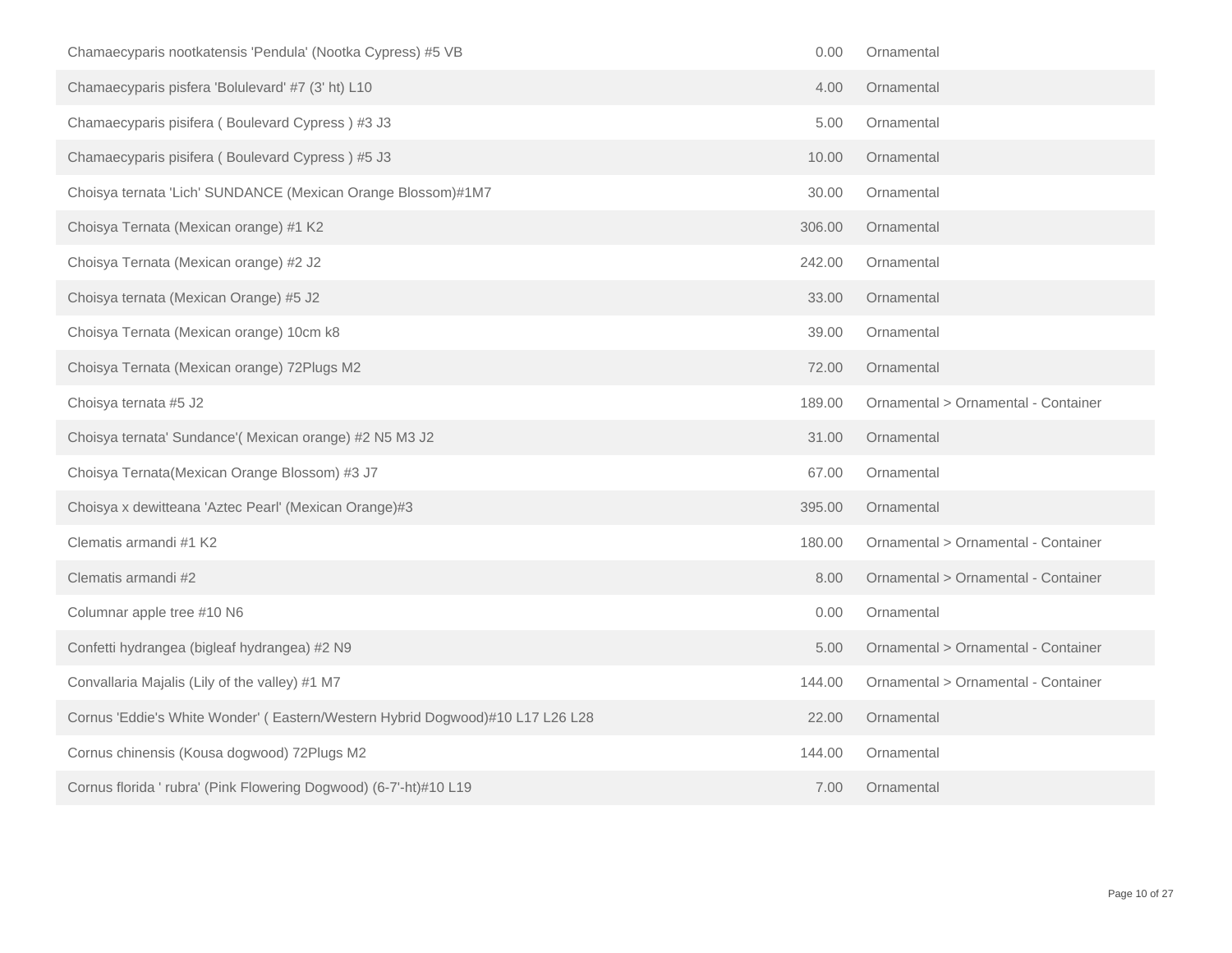| Cornus florida 'rubra' ( Pink Flowering Dogwood)#15 L19          | 1.00   | Ornamental |  |
|------------------------------------------------------------------|--------|------------|--|
| Cornus kousa 'var. chinensis' (Chinese Dogwood) #15 L18          | 3.00   | Ornamental |  |
| Cornus kousa var. chinensis (Chinese Dogwood)#7 L22              | 20.00  | Ornamental |  |
| Cornus kousa var. chinensis - (Chinese Dogwood)#10 L18           | 6.00   | Ornamental |  |
| Cornus kousa var. chinensis 'China Girl' (Chinese dogwood) #1 K5 | 15.00  | Ornamental |  |
| Cornus sanguinea 'Midwinter Fire' (Bloodtwig Dogwood)#5          | 100.00 | Ornamental |  |
| Cornus sanguinea 'Midwinter Fire' (Bloodtwig Dogwood)10cm PH     | 15.00  | Ornamental |  |
| Cornus sericea 'Kelseyi'(Kelsey Dogwood) #3 Z99                  | 20.00  | Ornamental |  |
| Cornus sericea 'Kelseyi'(Kelsey Dogwood) 72 P M2                 | 288.00 | Ornamental |  |
| Cornus sericea kelseyi (Dwarf red osier dogwood) #1 E20 N5       | 515.00 | Ornamental |  |
| Cotinus coggygria 'Royal Purple' (Smokebush)#10 L30              | 1.00   | Ornamental |  |
| Cotinus Royal 'Purple #5 J3                                      | 18.00  | Ornamental |  |
| Cotinus Royal 'Purple' #3 N6                                     | 5.00   | Ornamental |  |
| Cotinus young 'lady' #3 J3                                       | 25.00  | Ornamental |  |
| Cotoneaster dammeri (bearberry cotoneaster) #2 N3                | 46.00  | Ornamental |  |
| Cotoneaster dammeri (bearberry cotoneaster) 72 P K8              | 936.00 | Ornamental |  |
| Cotoneaster dammeri (bearberry cotoneaster) #3 N6                | 25.00  | Ornamental |  |
| Cotoneaster dammeri (bearberry cotoneaster) #1 J5 N2             | 447.00 | Ornamental |  |
| Cotoneaster dammeri (bearberry cotoneaster) #5 N6                | 50.00  | Ornamental |  |
| Cotoneaster Dammeri(Bearberry cotoneaster)#1 N3 J5               | 0.00   | Ornamental |  |
| Crataegus Mollis (Red Hawthorn)#2 E43                            | 190.00 | Ornamental |  |
| Crocosmia 'Lucifer' (Montbretia) #1 J2 N6                        | 9.00   | Ornamental |  |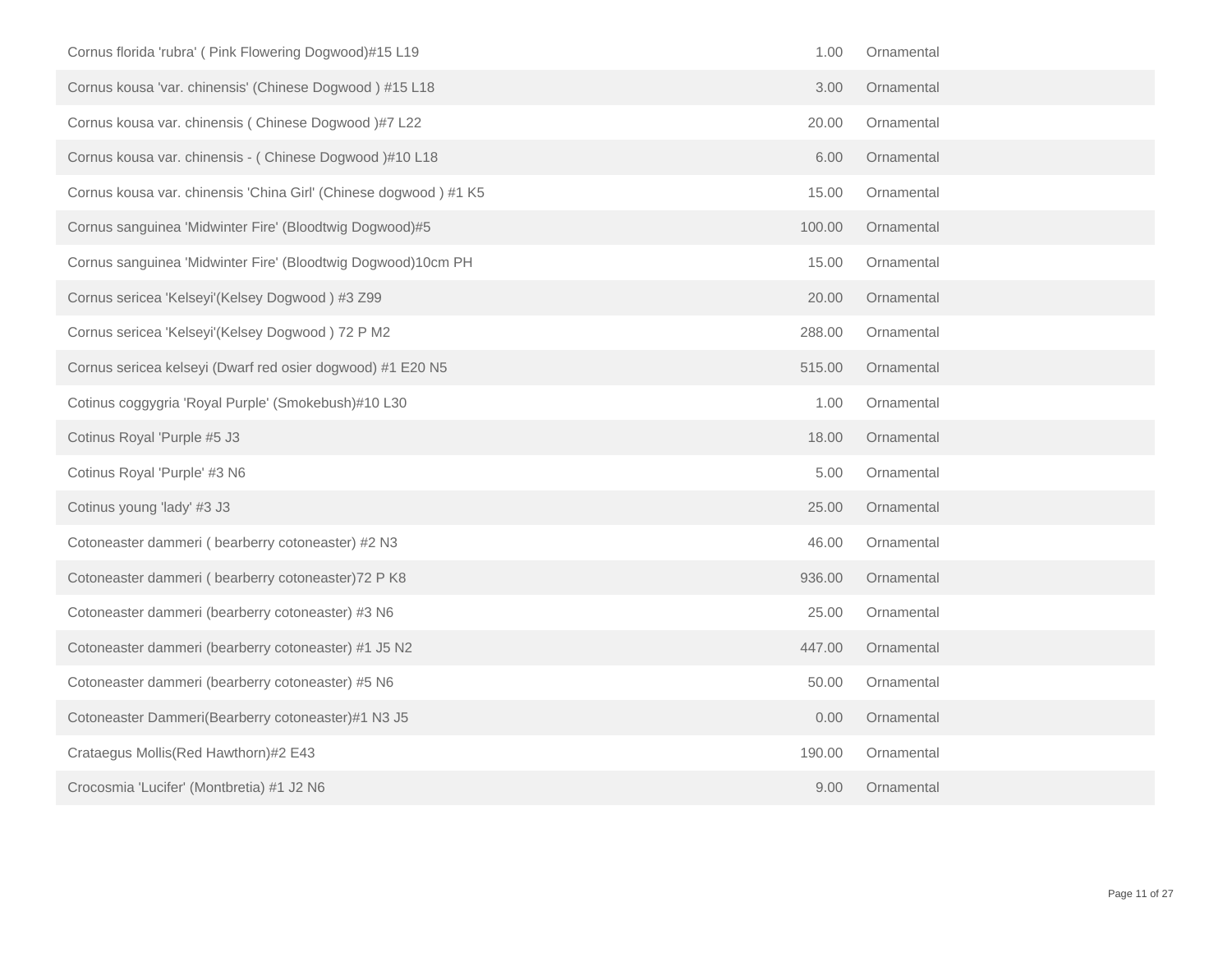| Cryptomeria japonica(Japanese cedar or sugi) 72 P M2                  | 72.00     | Ornamental |
|-----------------------------------------------------------------------|-----------|------------|
| Cupressus (cypress) #7 L23                                            | 5.00      | Ornamental |
| Cupressus x leylandii (The Leyland cypress) 10cm J8                   | 50.00     | Ornamental |
| Dahlia 'Lavender Perfection (Lavender Perfection)#2 M6                | 4.00      | Ornamental |
| Dahlia Blue Bayou(dahlia)#2 M6                                        | 3.00      | Ornamental |
| Daphne Eternal Fragrance #3 N5                                        | 0.00      | Ornamental |
| Daphne X Transatlantica 'Eternal Fragrance'#3 J7                      | 2.00      | Ornamental |
| Deutzia Gracillis 'Nikko' (slender deutzia) #1 N2                     | 46.00     | Ornamental |
| Distichillis spicata (seashore saltgrass) 50 plugs 177 173 171 169 J9 | 14,298.00 | Ornamental |
| Distichlis spicata (seashore saltgrass) 10cm M2                       | 216.00    | Ornamental |
| Dwarf English 'boxwood' #1 M7                                         | 0.00      | Ornamental |
| Echinacea 'Magnus' #3 N5                                              | 0.00      | Ornamental |
| Echinacea 'pow wow wild berry' #2 N5                                  | 5.00      | Ornamental |
| Echinacea mangus (rosy purple) #2 N5                                  | 0.00      | Ornamental |
| Echinacea purpurea 'White Swan' (White Coneflower) #1 M7              | 0.00      | Ornamental |
| Echinacea purpurea'Pow Wow Wild Berry'#1N5                            | 17.00     | Ornamental |
| Echinacea Purpurea(Purple Coneflower)#2 Z99                           | 150.00    | Ornamental |
| EchinaceaPurpurea Magnus #1 VB                                        | 25.00     | Ornamental |
| Erica carnea 'Springwood Pink' (Winter Heath)                         | 388.00    | Ornamental |
| Erica Kramer's 'Red Heather' #1 N8                                    | 5.00      | Ornamental |
| Erica Silberschmelze (heather types) 10cm K6                          | 288.00    | Ornamental |
| Erica x Darleyensis 'Pink Winter' #1                                  | 400.00    | Ornamental |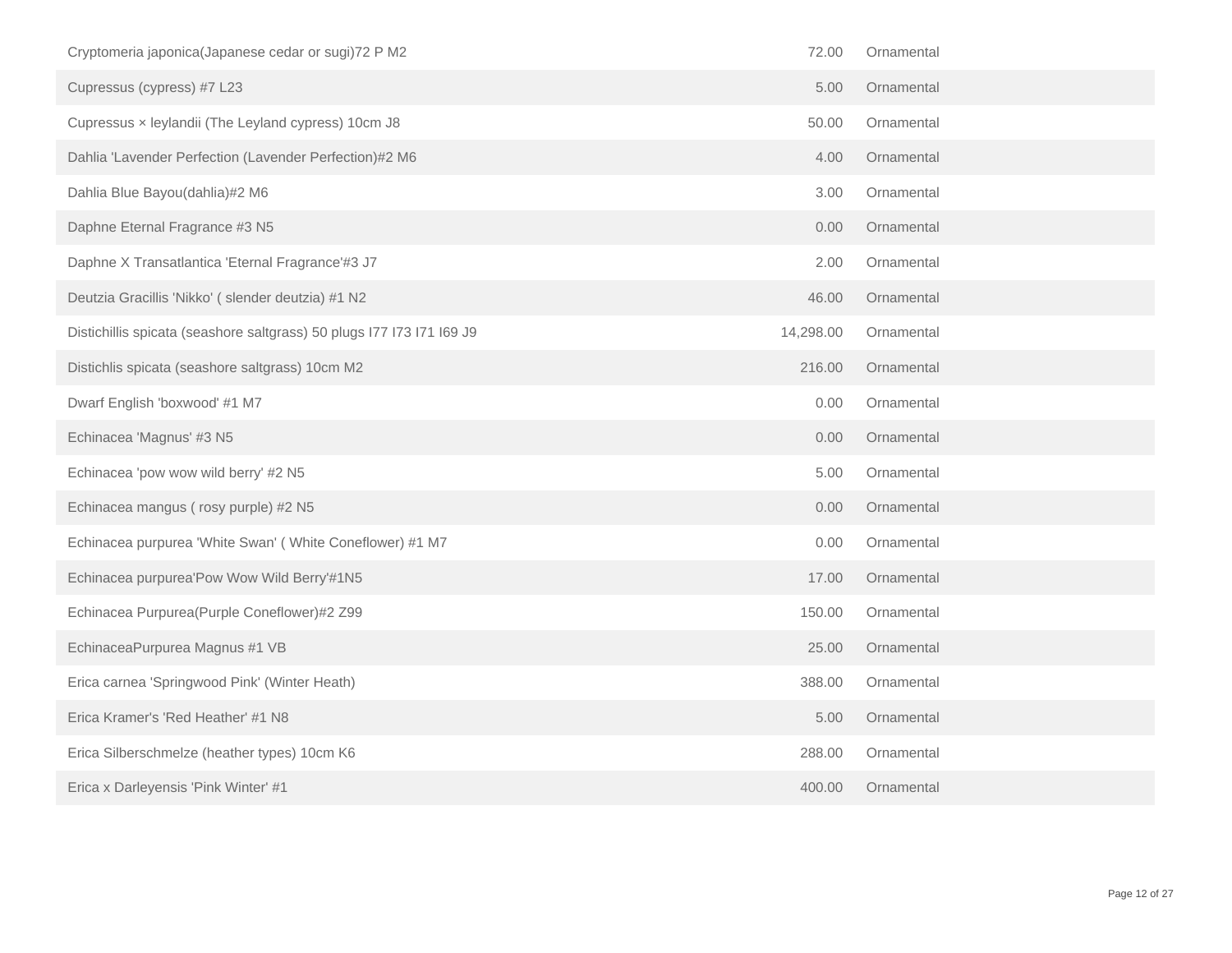| erica x darleyensis silberschmelze #1 F25                       | 184.00   | Ornamental                          |
|-----------------------------------------------------------------|----------|-------------------------------------|
| Ericax Darleyensis 'Pink Winter' #1 M7                          | 70.00    | Ornamental                          |
| Escallonia 'newport dwarf'#3 N5 N9                              | 9.00     | Ornamental                          |
| Euonymus Japonicus 'Paloma Blanca' #3 N10                       | 1.00     | Ornamental                          |
| Euonymus 'Emerald Gaiety #1 N2 J5                               | 797.00   | Ornamental                          |
| Euonymus 'Emerald n Gold' #2 K3                                 | 132.00   | Ornamental                          |
| Euonymus 'Emerald n gold'(wintercreeper)#2 N4 N10 K3            | 285.00   | Ornamental                          |
| Euonymus Alata 'Compacta' #5 N9                                 | 20.00    | Ornamental                          |
| Euonymus Alatus 'Chicago Fire' #3 N10                           | 8.00     | Ornamental                          |
| Euonymus alatus (Burning Bush) 72P M2                           | 72.00    | Ornamental                          |
| Euonymus emerald 'Gaiety' 128P M2                               | 1,456.00 | Ornamental                          |
|                                                                 |          |                                     |
| Euonymus emerald 'Gold' 10cm M7                                 | 0.00     | Ornamental                          |
| Euonymus emerald gaiety #2 K3                                   | 35.00    | Ornamental > Ornamental - Container |
| Euonymus Emerald Gold (Fortune's Spindle) 6cm I4                | 640.00   | Ornamental                          |
| Euonymus Emerald n Gold #1 N1 I91 J5 N4                         | 0.00     | Ornamental                          |
| Euonymus emeraldn Gold (Wintercreeper) #1 J5 N1                 | 342.00   | Ornamental                          |
| Euonymus fortunei 'Canadale Gold' (Wintercreeper euonymus)#3 J7 | 10.00    | Ornamental                          |
| Euonymus fortunei 'Emerald 'n' Gold' (Wintercreeper)#10 cm M7   | 120.00   | Ornamental                          |
| Euonymus fortunei 'Emerald Gaiety' (Wintercreeper) 10CM K8      | 675.00   | Ornamental                          |
| Euonymus fortunei 'Emrald gaiety' #2 N4                         | 98.00    | Ornamental                          |
| Euonymus fortunei 'Gold Splash' (Wintercreeper) 72 P M2         | 22.00    | Ornamental                          |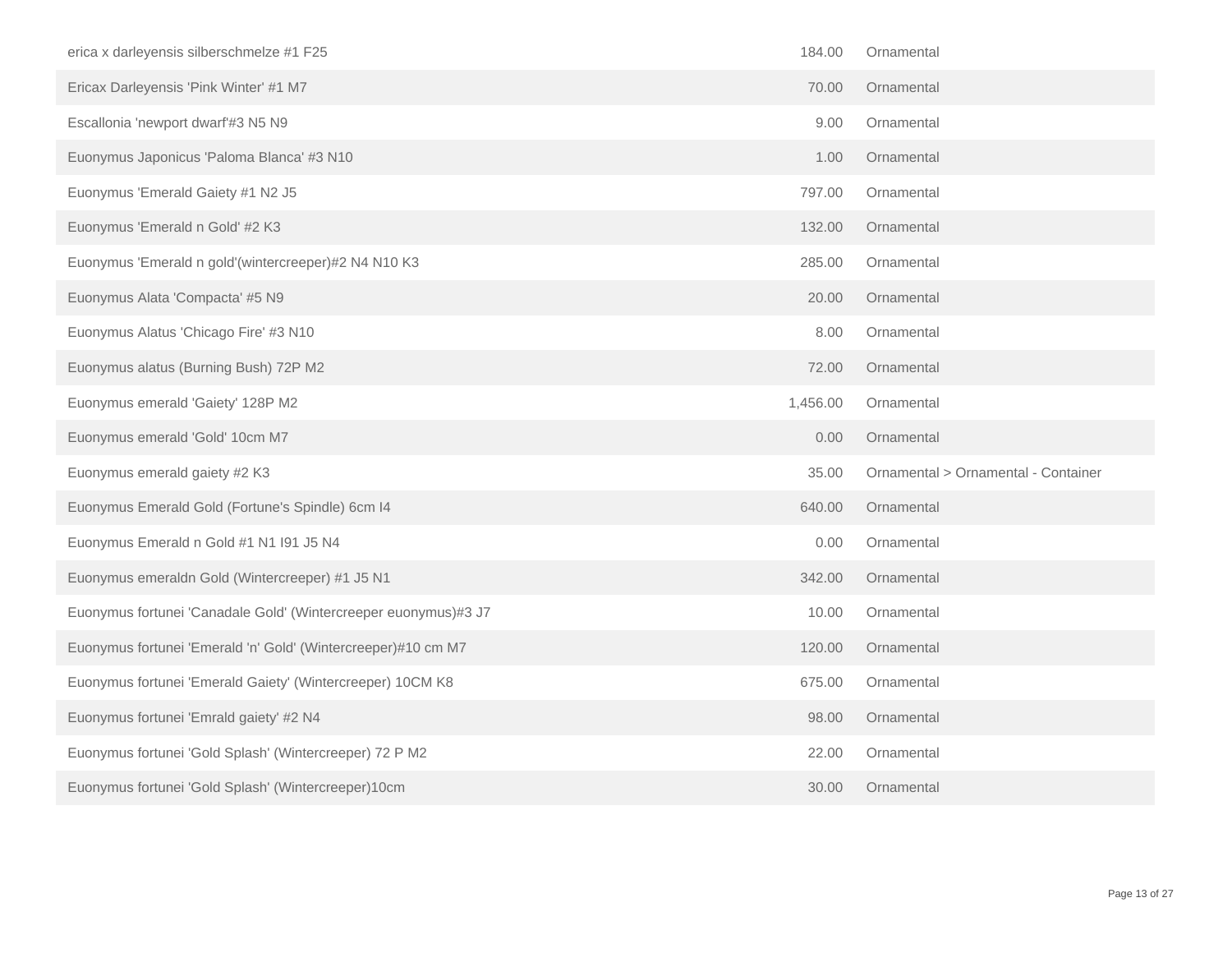| Euonymus fortunei 'Silver Queen' (Wintercreeper) #3 J7                  | 10.00    | Ornamental |
|-------------------------------------------------------------------------|----------|------------|
| Euonymus Fortunei' Emerald Gaiety'(Wintercreeper)#1 J5                  | 960.00   | Ornamental |
| Euonymus Fortunei' Emerald Gaiety'(Wintercreeper)10cm                   | 135.00   | Ornamental |
| Euonymus Fortunei'Emerald Gaiety'(Winter creeper) #2 K3                 | 71.00    | Ornamental |
| Euonymus Fortunei'Emerald gold'(winter creeper)#2 N4 N10                | 109.00   | Ornamental |
| Euonymus Green Spire #2 K3                                              | 17.00    | Ornamental |
| Euonymus japonica 'Emerald Gaiety' 72P                                  | 1,016.00 | Ornamental |
| Euonymus Japonics 'Paloma Blanca' #1 M7                                 | 70.00    | Ornamental |
| Euonymus Japonicus 'Green Spire' #5 K3                                  | 25.00    | Ornamental |
| Euonymus Japonicus 'Green Spire' #1 M7                                  | 75.00    | Ornamental |
| Euonymus japonicus 'Green Spire'( Green Spire Japanese Euonymus)#3 J4   | 35.00    | Ornamental |
| Euonymus japonicus 'Green Spire'(Green Spire Euonymus)10cm K8           | 285.00   | Ornamental |
| Euonymus japonicus Paloma Blanca (Paloma Blanca Japanese Spindel)#03 J4 | 1.00     | Ornamental |
| Euonymus Japonicus'Green Spire' (Green Spire Euonymus) #3 J3            | 150.00   | Ornamental |
| Euonymus Japonicus'Green spire' #5 N9 K3 J3                             | 80.00    | Ornamental |
| Fagus sylvatica (European beech)#15                                     | 71.00    | Ornamental |
| Festuca glauca (blue fescue) 10cm M5                                    | 30.00    | Ornamental |
| Festuca Glauca'Elijah Blue' (Blue fescue) #1 M6 K5 N1                   | 467.00   | Ornamental |
| Festuca Glauca'Elijah Blue' (Blue fescue)50P Prop. Room                 | 40.00    | Ornamental |
| Festuca ovina glauca #1 N1                                              | 111.00   | Ornamental |
| Festuca ovina glauca (blue fescue)#1 M6                                 | 165.00   | Ornamental |
| Forsythia x intermedia 'Lynwood Gold' (Lynwood Gold Forsythia) #3 N5    | 33.00    | Ornamental |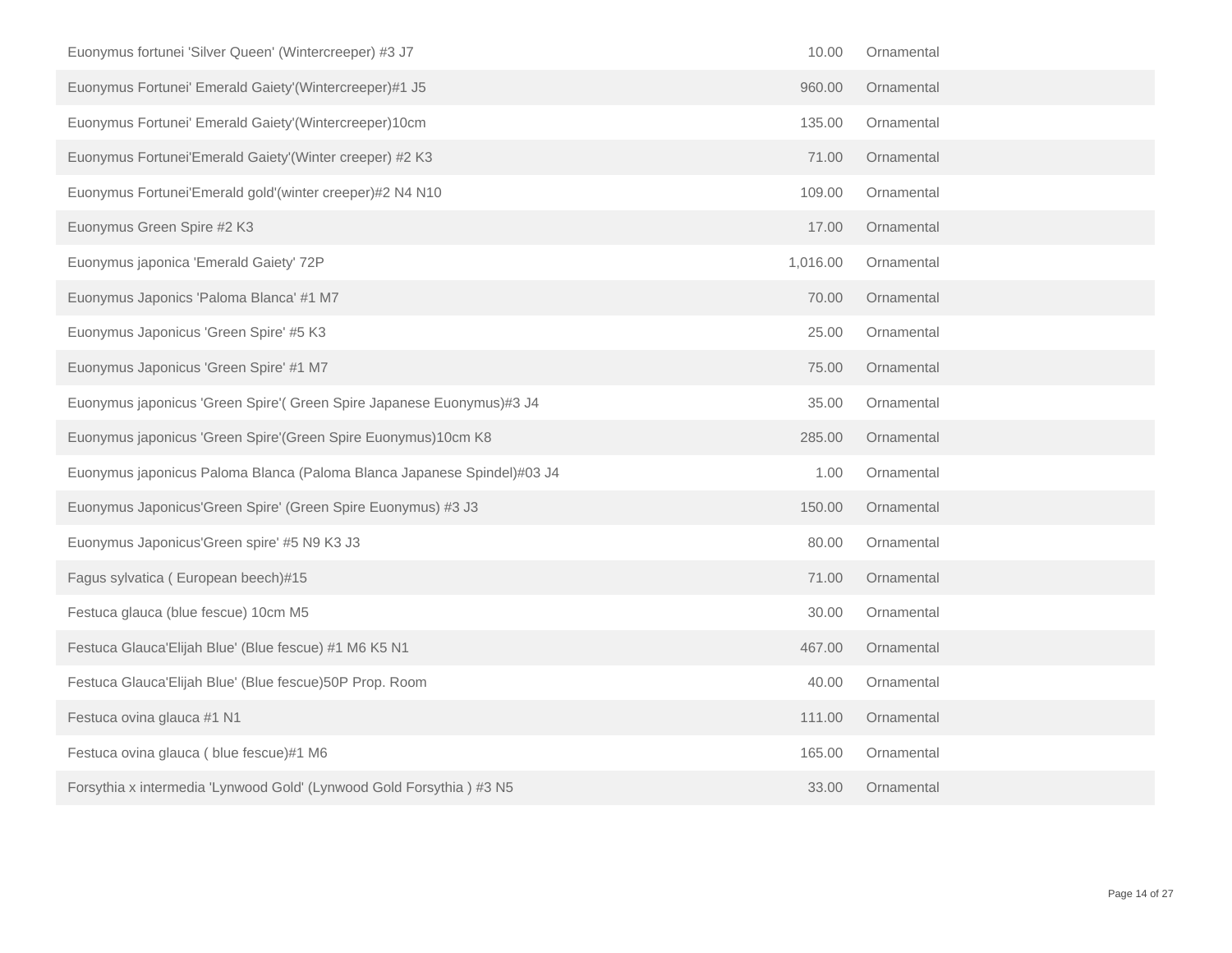| Forsythia x intermedia 'Lynwood Gold' (Lynwood Gold Forsythia)#1 N1 | 39.00  | Ornamental                          |
|---------------------------------------------------------------------|--------|-------------------------------------|
| Forsythia X Intermedia #3 N7                                        | 0.00   | Ornamental                          |
| Geranium 'Dreamland'#1N5                                            | 1.00   | Ornamental                          |
| Ginkgo biloba (maidenhair tree)(6-7'-ht)#10 L31 L32                 | 15.00  | Ornamental                          |
| Goldsturm Black eyed 'Susan' #1 M3                                  | 80.00  | Ornamental                          |
| Haskap Berry #1                                                     | 16.00  | Ornamental > Ornamental - Container |
| Hemerocallis 'stella de oro'(daylily)#1M6 N6 N1                     | 38.00  | Ornamental                          |
| Hino-Crimson Azalea #01 M3                                          | 201.00 | Ornamental                          |
| Hydrangea 'Nikko blue ' #5 J3                                       | 42.00  | Ornamental                          |
| Hydrangea 'Nikko blue' 128Plugs M2                                  | 256.00 | Ornamental                          |
| Hydrangea macrophylla 'Early Blue' (Early Blue Hydrangea)#1 J4      | 100.00 | Ornamental                          |
| Hydrangea macrophylla 'Red Beauty'(Red beauty Hydrangea)#1 J4       | 100.00 | Ornamental                          |
| Hydrangea paniculata 'Grandiflora' (Peegee hydrangeas)#1 M7         | 7.00   | Ornamental                          |
| Hydrangea Paniculata 'Pink Lady' #3 J3 N9                           | 55.00  | Ornamental                          |
| Hydrangea Paniculata 'Pink Lady'(panicle hydrangea) #1 J4           | 100.00 | Ornamental                          |
| Hydrangea paniculata Bombshell#3 J3                                 | 0.00   | Ornamental                          |
| Hydrangea paniculata Pinky Winky (Pinky Winky Hydrangea)#7 L20      | 2.00   | Ornamental                          |
| Hydrangea Pee Gee #3 J3                                             | 3.00   | Ornamental                          |
| Hydrangia Quick 'Fire' #3 N6                                        | 6.00   | Ornamental                          |
| Hypericum Calycium (St. John' Wort) #1 M4                           | 180.00 | Ornamental                          |
| Ilex Crenata 'Convexa' #3 N3 J2                                     | 30.00  | Ornamental                          |
| Ilex Crenata Convexa 72P M2                                         | 216.00 | Ornamental                          |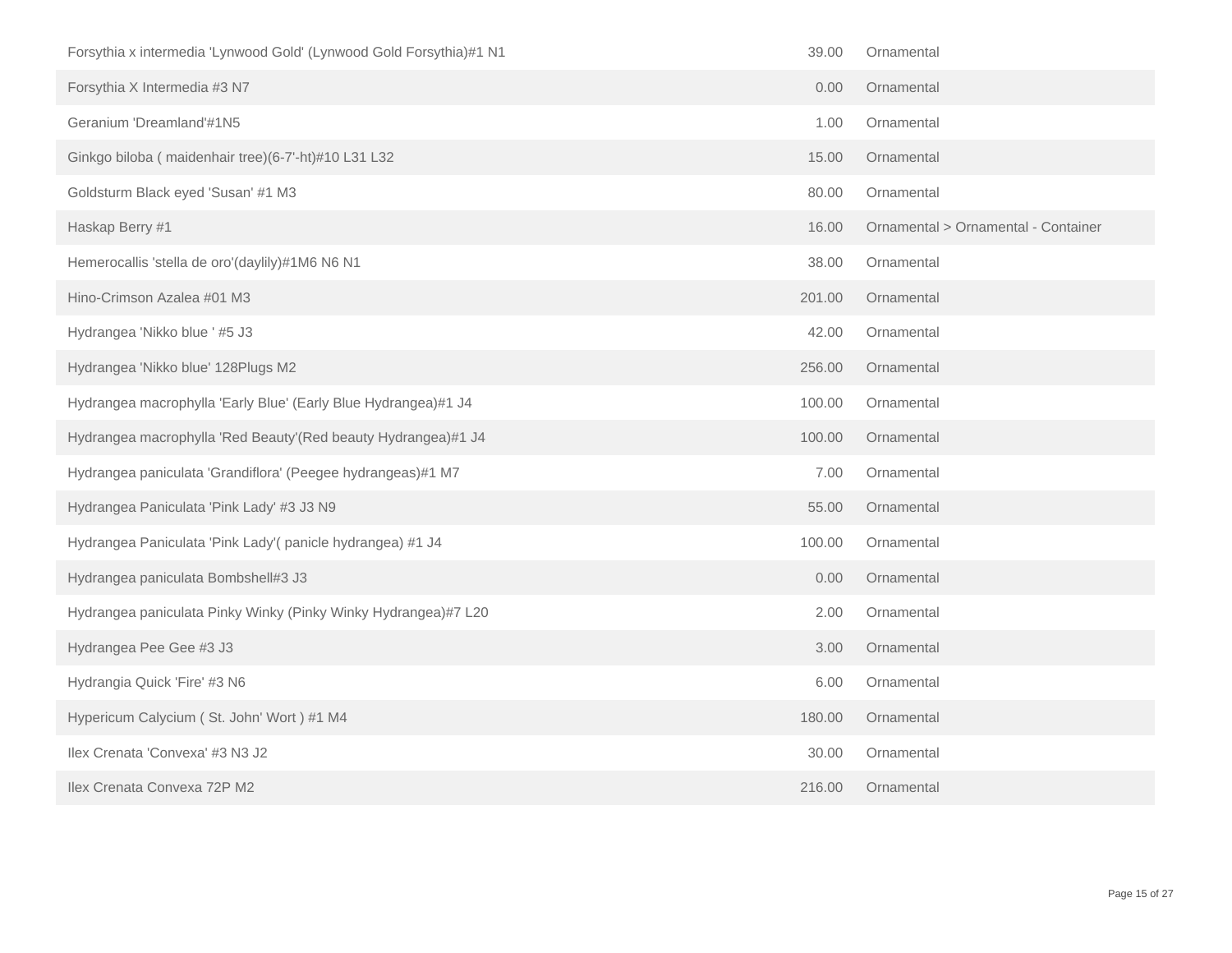| Imperata cylindrica 'Red Baron' (Japanese Blood Grass) #1 N1 M6         | 668.00 | Ornamental                          |
|-------------------------------------------------------------------------|--------|-------------------------------------|
| Iris tenax (Oregon iris) #1 M6                                          | 2.00   | Ornamental                          |
| Juniper witchita blue #1 K6                                             | 230.00 | Ornamental > Ornamental - Container |
| Juniperous Chinesis 'Goold star'#1 VB                                   | 100.00 | Ornamental                          |
| Juniperus scopulorum 'Wichita Blue' (Rocky Mountain Juniper)#5 N5       | 3.00   | Ornamental > Ornamental - Container |
| Juniperus scopulorum 'Wichita Blue' (Wichita Blue Upright Juniper) 50 P | 150.00 | Ornamental                          |
| Juniperus wichita 'Blue' #3 N4                                          | 45.00  | Ornamental                          |
| Kalmia Latifolia (Mountain laurel) #2 M3                                | 0.00   | Ornamental                          |
| Kalmia latifolia 'Elf' #5 J7                                            | 0.00   | Ornamental                          |
| Kramer's Red Heather 10cm-PH                                            | 60.00  | Ornamental                          |
| Kramers Red Heather #1 F25                                              | 54.00  | Ornamental                          |
| Lavandula Angustifolia 'Dwarf'(Dwarf Lavendula)#3 M J                   | 539.00 | Ornamental                          |
| Lavandula angustifolia 'Hidcote' (English Lavender)10cm K7              | 832.00 | Ornamental                          |
| Lavandula angustifolia 'Hidicote' #2 N3                                 | 0.00   | Ornamental                          |
| Lavandula angustifolia 'Munstead' (English Lavender) 10cm K7            | 108.00 | Ornamental                          |
| Lavandula Munstead #1 F4                                                | 0.00   | Ornamental                          |
| Lavendula Angustifolia Hidcote#1 M7 K5 J2 N1                            | 515.00 | Ornamental                          |
| Lavendula Angustifolia 'munstead'(English Lavender)#1 K5 VB             | 96.00  | Ornamental                          |
| Lavendula Angustifolia (true lavender) #3 N5                            | 10.00  | Ornamental                          |
| Lavendula Angustifolia'Hidcote'#2 N2                                    | 96.00  | Ornamental                          |
| Lavendula Augustifolia 'Nana'(Dwarf English Lavender)#3 M3              | 135.00 | Ornamental                          |
| Lavendula Stoechas 'Anouk'(Anouk Spanish Lavender) # 1 VB               | 15.00  | Ornamental                          |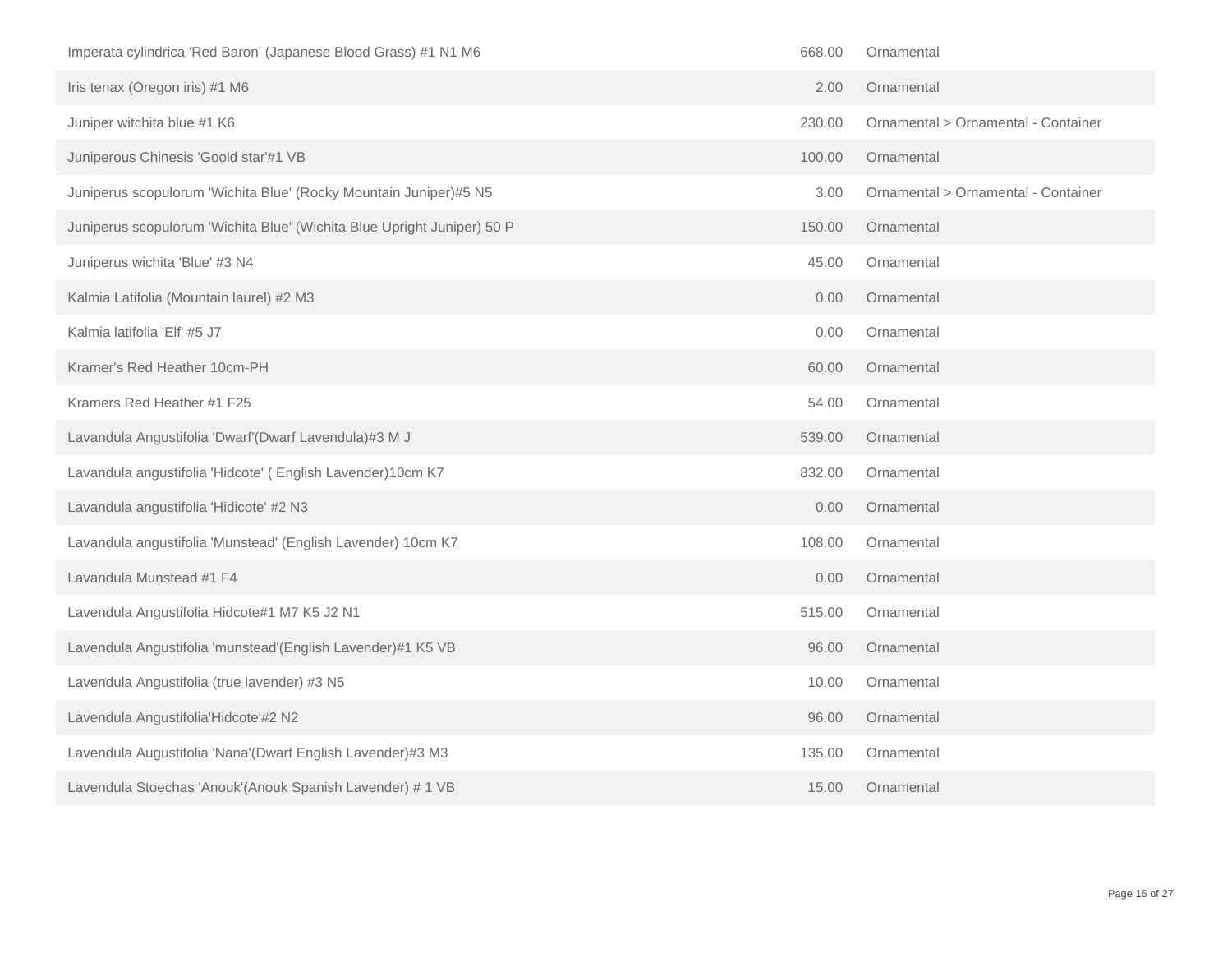| Lavendula Stoechas 'Anouk'#2 N5                                                | 13.00    | Ornamental                          |
|--------------------------------------------------------------------------------|----------|-------------------------------------|
| Leontopodium alpinum (Blossom of snow) #1 M7                                   | 46.00    | Ornamental                          |
| Leucothoe moonbay #3                                                           | 65.00    | Ornamental > Ornamental - Container |
| Ligustrum japonicum (wax-leaf privet) #3 N5                                    | 23.00    | Ornamental                          |
| Liquidambar styraciflua (Sweetgum)(7-8'-ht)#15 L30 L0                          | 95.00    | Ornamental                          |
| Liriope Muscari 'Silver Ribbon'(Blg blue lilyturf 'Silver Ribbon')#1 VB        | 181.00   | Ornamental                          |
| Liriope Muscari (Big Blue Lily turf)#1 M7                                      | 279.00   | Ornamental                          |
| Liriope Muscari Variegata( Big blue lily turf) #2 M6 J2 VB                     | 80.00    | Ornamental                          |
| Lonicera Nitida 'Red Tips 10cm M7                                              | 120.00   | Ornamental                          |
| Lonicera nitida 'Silver Beauty'                                                |          | Ornamental                          |
| Lonicera Pileata (box-leaved honeysuckle) 10cm K8                              | 72.00    | Ornamental                          |
| Magnolia x soulangeana 'Alexandrina' (saucer magnolia)#10 L18 L0               | 20.00    | Ornamental                          |
| Magnolia Grandiflora 'little gem'(Little gem Large Flowered Magnolia) 7 cm cal |          | Ornamental                          |
| Magnolia kobus (Kobus Magnolia) (8cm cal std) b\$b                             |          | Ornamental                          |
| Magnolia kobus(Kobus magnolia)#10(5-6 ft ht)                                   | 13.00    | Ornamental                          |
| Magnolia x 'Elizabeth' (Elizabeth Magnolia)#10 (5-6 ft ht)                     | 2.00     | Ornamental                          |
| Magnolia x 'Galaxy'(Galaxy Magnolia) #10 (5-6 ft)                              | 0.00     | Ornamental                          |
| Mahonia aquifolium (Oregon grape)#1 E VB                                       | 1,174.00 | Ornamental                          |
| Mahonia aquifolium (Holly-leaf Oregon-grape.) #3 M4                            | 8.00     | Ornamental                          |
| Mahonia aquifolium (Oregon grape) #2 M4 M6 E                                   | 142.00   | Ornamental                          |
| Mahonia aquifolium (Oregon grape) #5 F36                                       | 4.00     | Ornamental                          |
| Mahonia aquifolium (Oregon grape) 10cm M4                                      | 1,181.00 | Ornamental                          |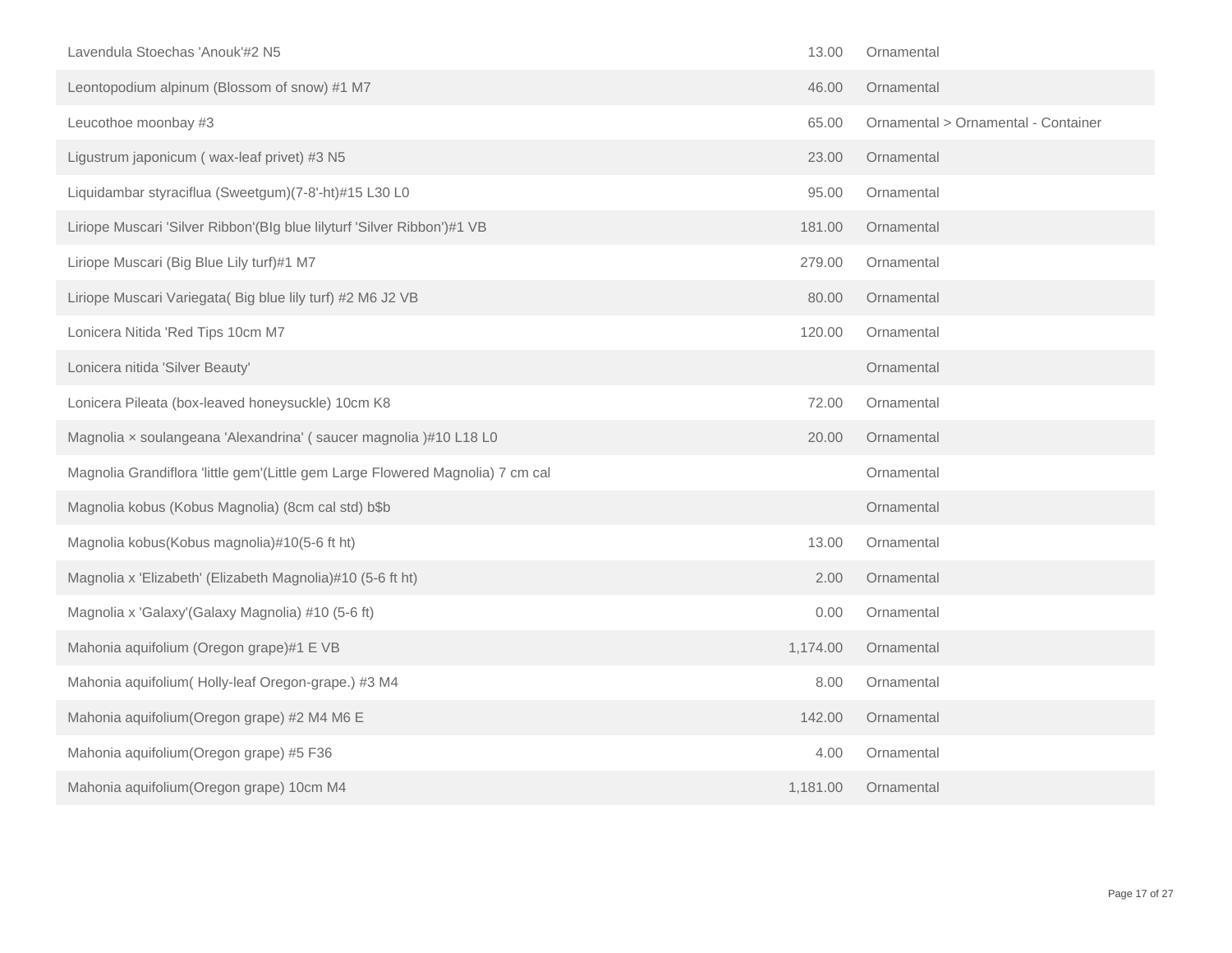| Mahonia nervosa (dwarf Oregon-grape) #5 M4                          | 24.00  | Ornamental                      |
|---------------------------------------------------------------------|--------|---------------------------------|
| Mahonia nervosa (oregon grape)#3 M4                                 | 9.00   | Ornamental                      |
| Mahonia Repens (Creeping Barberry) #2 M4                            | 14.00  | Ornamental                      |
| Mahonia Repens (Creeping Barberry) 10cm M5                          | 432.00 | Ornamental                      |
| Mahonia repens (Creeping oregon grape) #3 M4                        | 19.00  | Ornamental                      |
| Malus 'Goodland' (Goodland Apple)#10 L0                             | 9.00   | Ornamental > Ornamental - Liner |
| Malus 'Prairie Magic' (Prairie Magic Apple )#10 L0                  | 10.00  | Ornamental > Ornamental - Liner |
| Malus domestica 'Jonathan'(Apple Jonthan)#10 L0                     | 10.00  | Ornamental > Ornamental - Liner |
| Malus domestica (Golden sentinel) #15 N6                            | 2.00   | Ornamental                      |
| Miscanthus Sinensis(chinese silver grass)#2 M6                      | 69.00  | Ornamental                      |
| Nandina domestica(Nandina)#1 K5 J5                                  | 237.00 | Ornamental                      |
| Nandina Domestica(Nandina)#3J7 N5                                   | 26.00  | Ornamental                      |
| Nandina Domistica(Nandina)#2 N3                                     | 0.00   | Ornamental                      |
| Oxalis Oregana(Oregon Oxalis)#1                                     |        | Ornamental                      |
| Parrotia Persica(Persian ironwood)#15                               | 9.00   | Ornamental                      |
| Pennisetum alopecuroides 'Hameln'. (Hameln Fountain Grass) 50 P VB2 | 150.00 | Ornamental                      |
| Pennisetum alopecuroides 'Little Bunny' #1 K5 N1                    | 180.00 | Ornamental                      |
| Pennisetum alopecuroides hameln #1 N3 P18                           | 325.00 | Ornamental                      |
| Perovskia 'Little Spire' #1                                         | 100.00 | Ornamental                      |
| Phlox Subulata'Amazing Grace' (Amazing Brace Phlox) #1 K            | 150.00 | Ornamental                      |
| Photinia Fraseri (Red Tip Photinia) 128P M2                         | 128.00 | Ornamental                      |
| Photinia Fraseri (Red Tip Photinia) 50Plugs M2                      | 400.00 | Ornamental                      |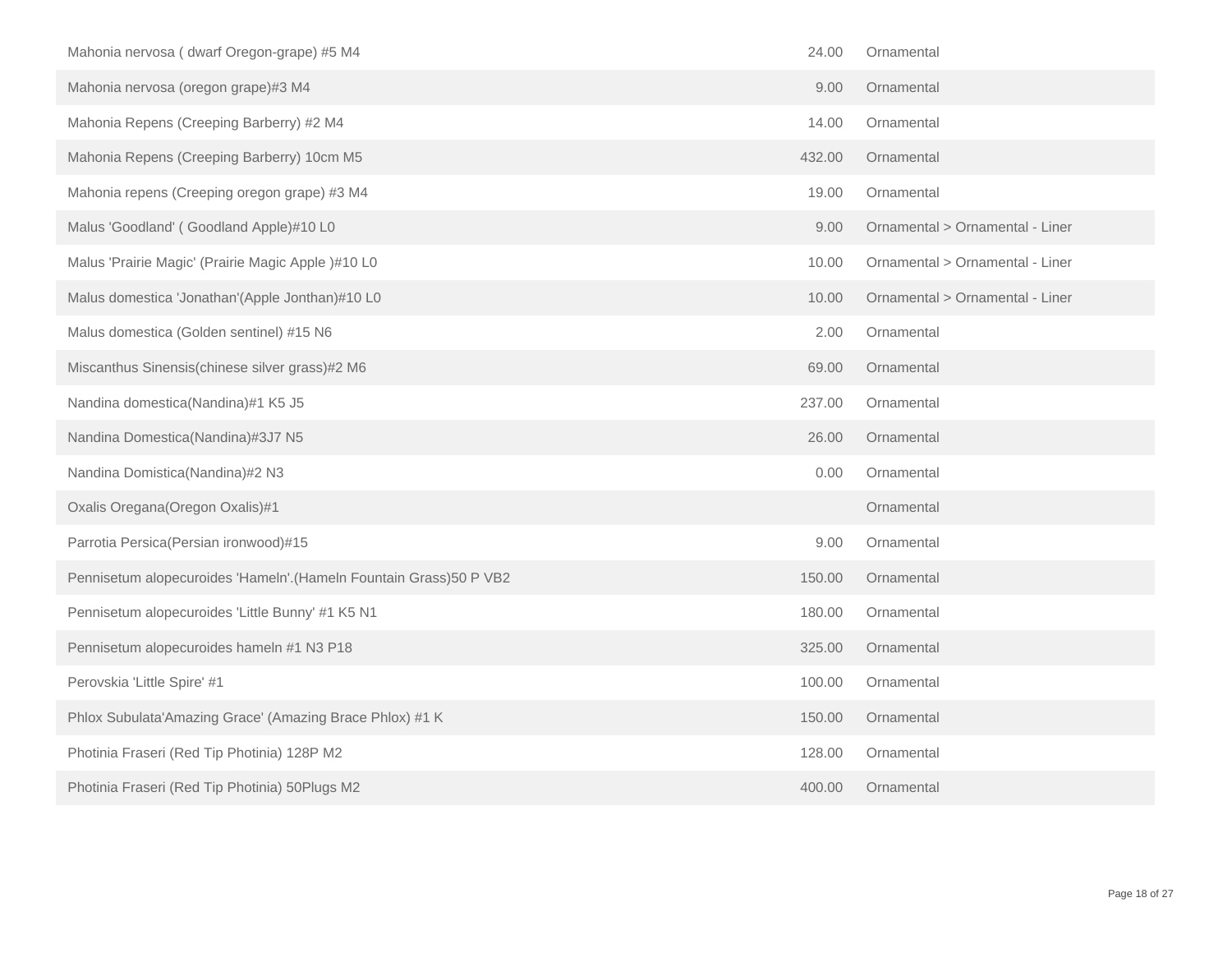| Photinia Red Robin #1 K6                                               | 69.00  | Ornamental > Ornamental - Container |
|------------------------------------------------------------------------|--------|-------------------------------------|
| Photinia x fraseri 'Red Robin' 72 P                                    | 288.00 | Ornamental                          |
| Phyllitis scolopendrium #1 N                                           | 10.00  | Ornamental                          |
| Physocarpus Opulifolium 'Nugget'#2 N5                                  | 9.00   | Ornamental                          |
| Physocarpus opulifolius 'Diabolo' (Common Ninebark) 50 P               | 50.00  | Ornamental                          |
| Physocarpus Opulifolius 'Diabolo' #5 N5                                | 10.00  | Ornamental                          |
| Physocarpus Opulifolius'Diabolo'#3N5                                   | 8.00   | Ornamental                          |
| Picea abies 'Little Gem' (Norway Spruce)#2                             | 47.00  | Ornamental                          |
| Plcea glauca var. Albertiana Conica 10cm M5                            | 54.00  | Ornamental                          |
| Picea Gluca 'Albertiana' (White Spruce)#1 M2                           | 45.00  | Ornamental                          |
| Picea omorika 'Nana' (Dwarf Serbian Spruce) #10 G16                    | 0.00   | Ornamental                          |
| Pieris Forest 'Flame' #2 J2 VB                                         | 60.00  | Ornamental                          |
| Pieris japonica 'Flaming Silver' (Flaming Silver Pieris)#3             | 18.00  | Ornamental                          |
| Pieris japonica 'Little Heath'(Little Heath Japanese Pieris) #3 VB     | 18.00  | Ornamental                          |
| Pieris Japonica "Mountain Fire"                                        |        | Ornamental                          |
| Pieris Japonica Forest'Flame' #5 M3 M5                                 | 38.00  | Ornamental                          |
| Pink Winter Heather #1 F25                                             | 177.00 | Ornamental                          |
| Plantain lilies (Hosta) #1 N1                                          | 26.00  | Ornamental                          |
| Plum Brook Red #10 L19                                                 | 5.00   | Ornamental > Ornamental - Liner     |
| Populus tremula 'Erecta'(Swedish Columnar Aspen)(9-10'-ht)#15 L 29 L30 | 7.00   | Ornamental                          |
| Potentilla fruticosa (Shrubby Cinquefoil) 72 P-M2                      | 144.00 | Ornamental                          |
| Prunus 'Carmine Jewel' (Carmine Jewel Cherry)#10 L0                    | 7.00   | Ornamental > Ornamental - Liner     |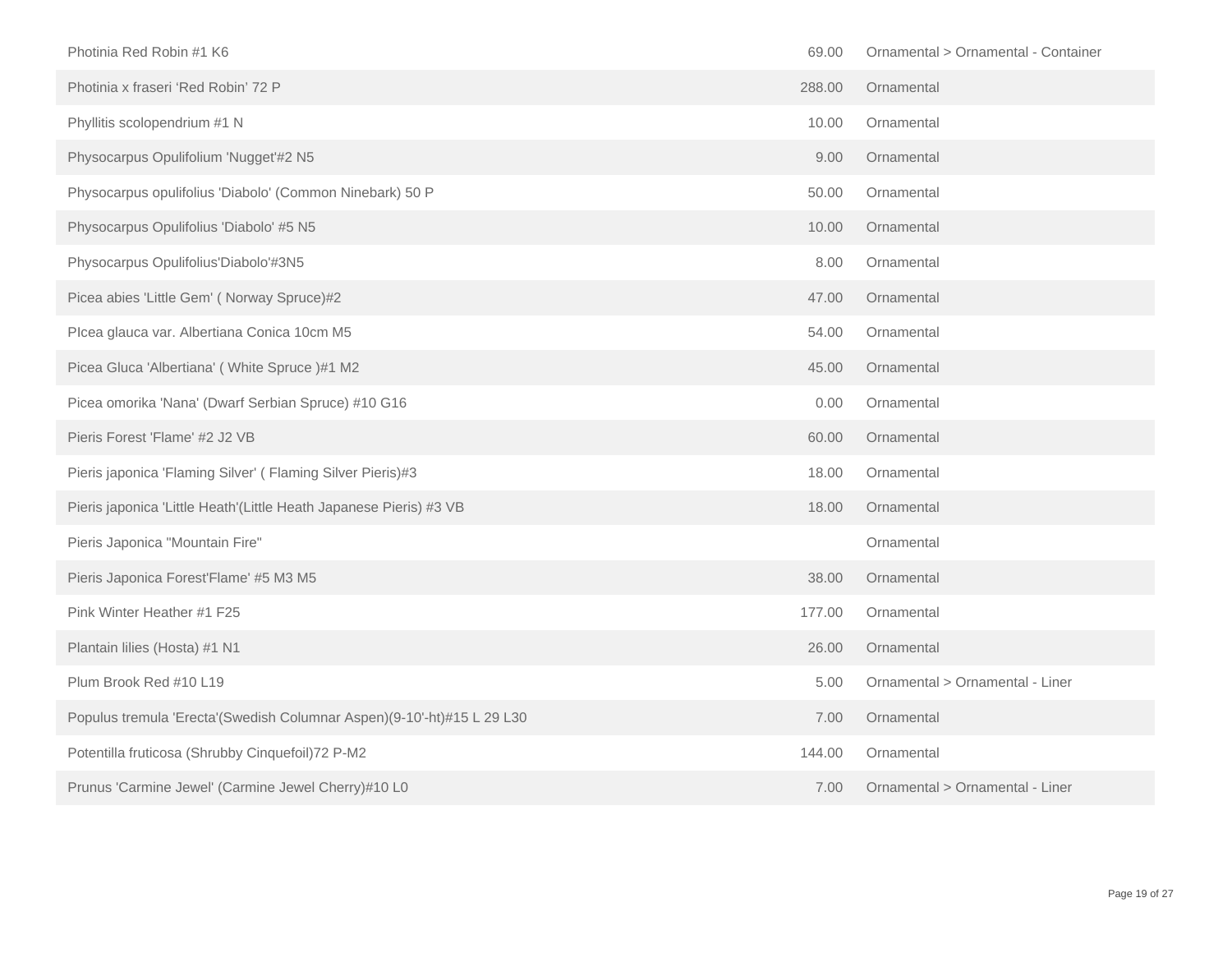| Prunus 'Pembina' (Pembina Plum)#10 L0                             | 10.00    | Ornamental > Ornamental - Liner     |
|-------------------------------------------------------------------|----------|-------------------------------------|
| Prunus avium 'Sweetheart' (Sweetheart Cherry) #10                 | 10.00    | Ornamental > Ornamental - Liner     |
| Prunus domestica 'Italian Prune ' (Italian Prune Plum)#10 L19     | 3.00     | Ornamental                          |
| Prunus Lauracerasus 'Ottoluyken' #5 N9                            | 0.00     | Ornamental                          |
| Prunus Laurocerasus 'Ottoluyken' #3 N4                            | 72.00    | Ornamental                          |
| Prunus laurocerasus 'Zabeliana' (Zabel's Cherry Laurel) #1 N2     | 310.00   | Ornamental                          |
| Prunus laurocerasus 'Zabeliana' (Zabel's Cherry Laurel )#3 J7 N10 | 94.00    | Ornamental                          |
| Prunus laurocerasus (English laurel) 72P M2                       | 388.00   | Ornamental                          |
| Prunus Laurocerasus10cm K8                                        | 120.00   | Ornamental                          |
| Prunus Iusitanica (Portugal Laurel) #1 VB2                        | 1,134.00 | Ornamental                          |
| Prunus salicina 'Brookgold' (Brookgold Plum)#10 L0                | 10.00    | Ornamental > Ornamental - Liner     |
| Prunus serrulata 'Kanzan'(Prunus Kwanzan Cherry) #10 L19          | 3.00     | Ornamental                          |
| Pyracantha Mohave                                                 | 55.00    | Ornamental > Ornamental - Container |
| Pyrus calleryana 'Chanticleer' (Callery pear) #10 L18 L20 L0      | 8.00     | Ornamental                          |
| Pyrus communis 'Williams'(Bartlett pear)#10 L0                    | 10.00    | Ornamental > Ornamental - Liner     |
| Pyrus ussuriensis 'Early Gold' (Early Gold Pear)#10 L0            | 10.00    | Ornamental > Ornamental - Liner     |
| Pyrus ussuriensis(Early Golden Pear) #10 L19                      | 2.00     | Ornamental                          |
| Quercus palustris (pin oak)(2.5" Cal)#15 A                        | 58.00    | Ornamental                          |
| Rhodo Cunningham White 72 P M2                                    | 72.00    | Ornamental                          |
| Rhodo English Roseum #2 J2 K2                                     | 150.00   | Ornamental                          |
| Rhodo English Roseum 10cm                                         | 60.00    | Ornamental                          |
| Rhodo Kerly Dam #3 M3 N-0                                         | 36.00    | Ornamental                          |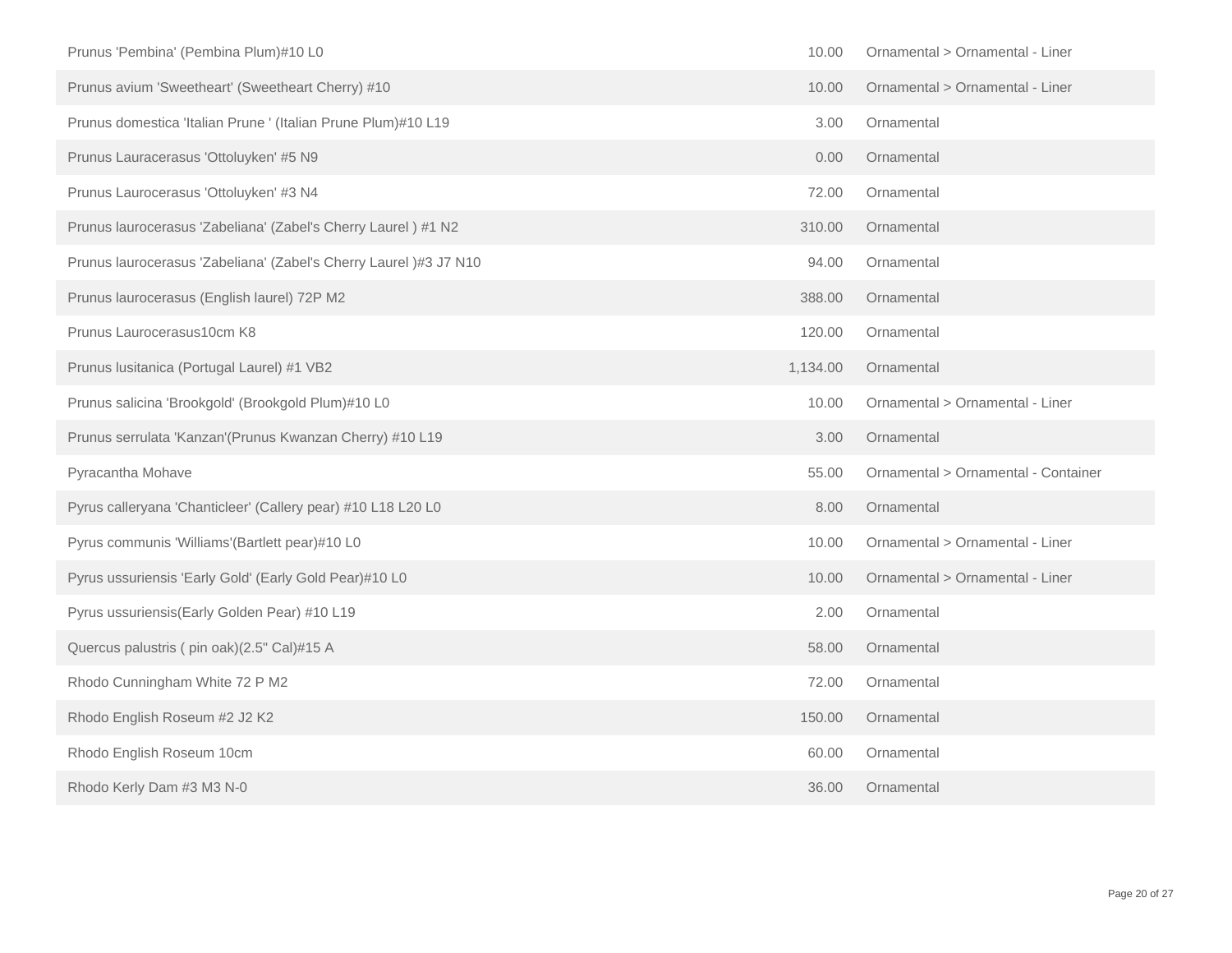| Rhododenderon Teddybear 72 P M2                                   | 72.00  | Ornamental                      |
|-------------------------------------------------------------------|--------|---------------------------------|
| Rhododenderon English Roseum 72 P M2                              | 216.00 | Ornamental                      |
| Rhododendron PJM 72 P M2                                          | 432.00 | Ornamental                      |
| Rhododendron 'Anah Kruschke' #3 M3 VB                             | 0.00   | Ornamental                      |
| Rhododendron 'Anah Kruschke' 72 P M2                              | 72.00  | Ornamental                      |
| Rhododendron 'Bruce Brechtbill' #3 M3                             | 10.00  | Ornamental                      |
| Rhododendron 'Cunningham's White' 03 M3 M5                        | 95.00  | Ornamental                      |
| Rhododendron 'Hotei #3 M5                                         | 21.00  | Ornamental                      |
| Rhododendron 'Molly Ann' #5 N                                     | 9.00   | Ornamental                      |
| Rhododendron 'P.J.M. Elite'(rhododendron)#1 VB                    | 50.00  | Ornamental                      |
| Rhododendron 'P.J.M. Elite'(rhododendron)#3 M3 M5 J3              | 79.00  | Ornamental                      |
| Rhododendron 'PJM Elite' #5 M5                                    | 97.00  | Ornamental                      |
| Rhododendron 'Unique' (Snow-rose) #3 M3 M5                        | 57.00  | Ornamental                      |
| Rhododendron 'White Lights' #3 M3                                 | 21.00  | Ornamental                      |
| Rhododendron 'Anah Kruschke'(Anah Kruschke Rhododendron) #3 M3 M5 | 55.00  | Ornamental                      |
| Rhododendron Baden Baden #3                                       | 0.00   | Ornamental                      |
| Rhododendron ramapo #3 M3                                         | 12.00  | Ornamental                      |
| Rhododendron Vuyk's Scarlet #3 M3                                 | 44.00  | Ornamental                      |
| Rhododendron x 'Roseum Elegans' #3 M5                             | 80.00  | Ornamental                      |
| Rosa 'Pink Meidiland'(Pink Meidiland)10cm                         | 75.00  | Ornamental                      |
| Rosa 'Red Meidiland' (Red Meidiland Rose) 10cm                    | 135.00 | Ornamental > Ornamental - Liner |
| Rosa acicularis (Prickly wild rose) 128Plugs M2                   | 384.00 | Ornamental                      |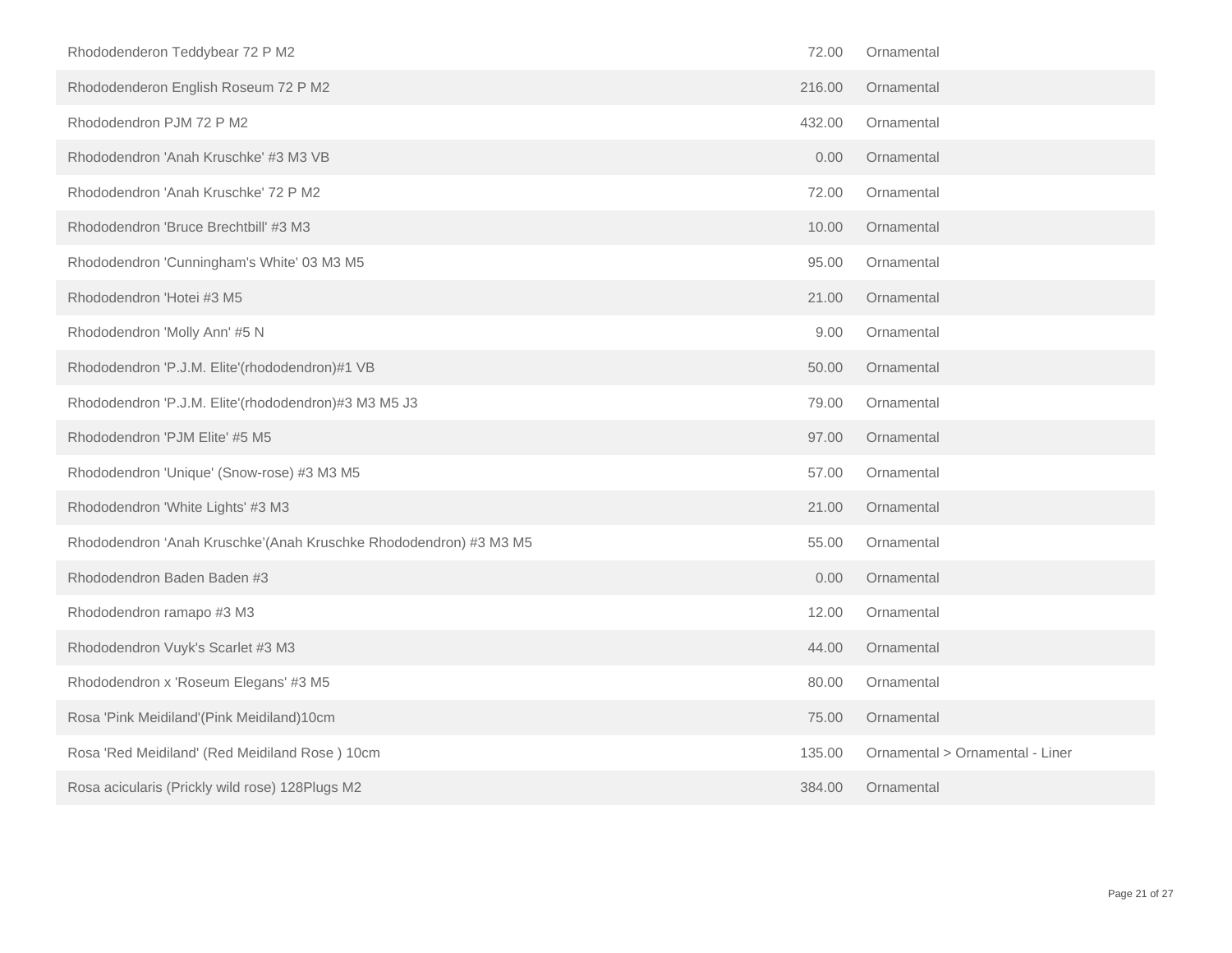| Rosa Arkansana (Prairie rose) #1 I21                            | 90.00  | Ornamental                          |
|-----------------------------------------------------------------|--------|-------------------------------------|
| Rosa meidiland 'Red'(Red meidiland Rose) #1 J4                  | 103.00 | Ornamental                          |
| Rosa rugosa therese bugnet#5 N7                                 | 1.00   | Ornamental                          |
| Rosa White Meidiland(White Meidiland)10cm                       | 85.00  | Ornamental                          |
| Rosmarinus 'Tuscan Blue' #1 F4                                  | 90.00  | Ornamental                          |
| Rudbeckia fulgida Goldsturm (Blacked eye susan) #1 K            | 99.00  | Ornamental > Ornamental - Container |
| Rudbeckia Hirta(Black-Eyed Susan) #2 N9                         | 2.00   | Ornamental > Ornamental - Container |
| S-Taxus Hicksii #2 N3                                           | 79.00  | Ornamental > Ornamental - Container |
| Salix purpurea 'Nana'                                           | 187.00 | Ornamental > Ornamental - Container |
| Salix purpurea 'Nana' (Dwarf Arctic Willow) 72 P                | 216.00 | Ornamental > Ornamental - Liner     |
| Salix Purpuria 'Nana' #3 N4                                     | 62.00  | Ornamental > Ornamental - Container |
| Salvia 'Hot Lips' (Sage)#2 J2                                   | 14.00  | Ornamental > Ornamental - Container |
| Salvia Microphylla 'Hot Lips' #2 M2 J2                          | 100.00 | Ornamental > Ornamental - Container |
| Salvia Tricolor (Common sage) #1 F25                            | 50.00  | Ornamental > Ornamental - Container |
| Sambucus nigra (Black lace elderberry)                          | 20.00  | Ornamental > Ornamental - Container |
| Sarcococca hookeriana var. humilis (sweet box)#1 K5             | 99.00  | Ornamental > Ornamental - Container |
| Sarcococca hookeriana var. humilis (Himalayan sweet box)10cm M7 | 540.00 | Ornamental > Ornamental - Liner     |
| Sarcococca Hookeriana'Humilis' #5 N5                            | 9.00   | Ornamental > Ornamental - Container |
| Sarcococca Hookeriana'Hummilis'#2 K3                            | 35.00  | Ornamental > Ornamental - Container |
| Sarcococca Ruscifolia (Fragrant Sweatbox) #5 J7                 | 0.00   | Ornamental > Ornamental - Container |
| Sarcococca Ruscifolia (fragrant sweetbox) #3 J7                 | 18.00  | Ornamental > Ornamental - Container |
| Sarcococca Ruscifolia(Fragrant sweetbox)#1 J4 VB1               | 320.00 | Ornamental > Ornamental - Container |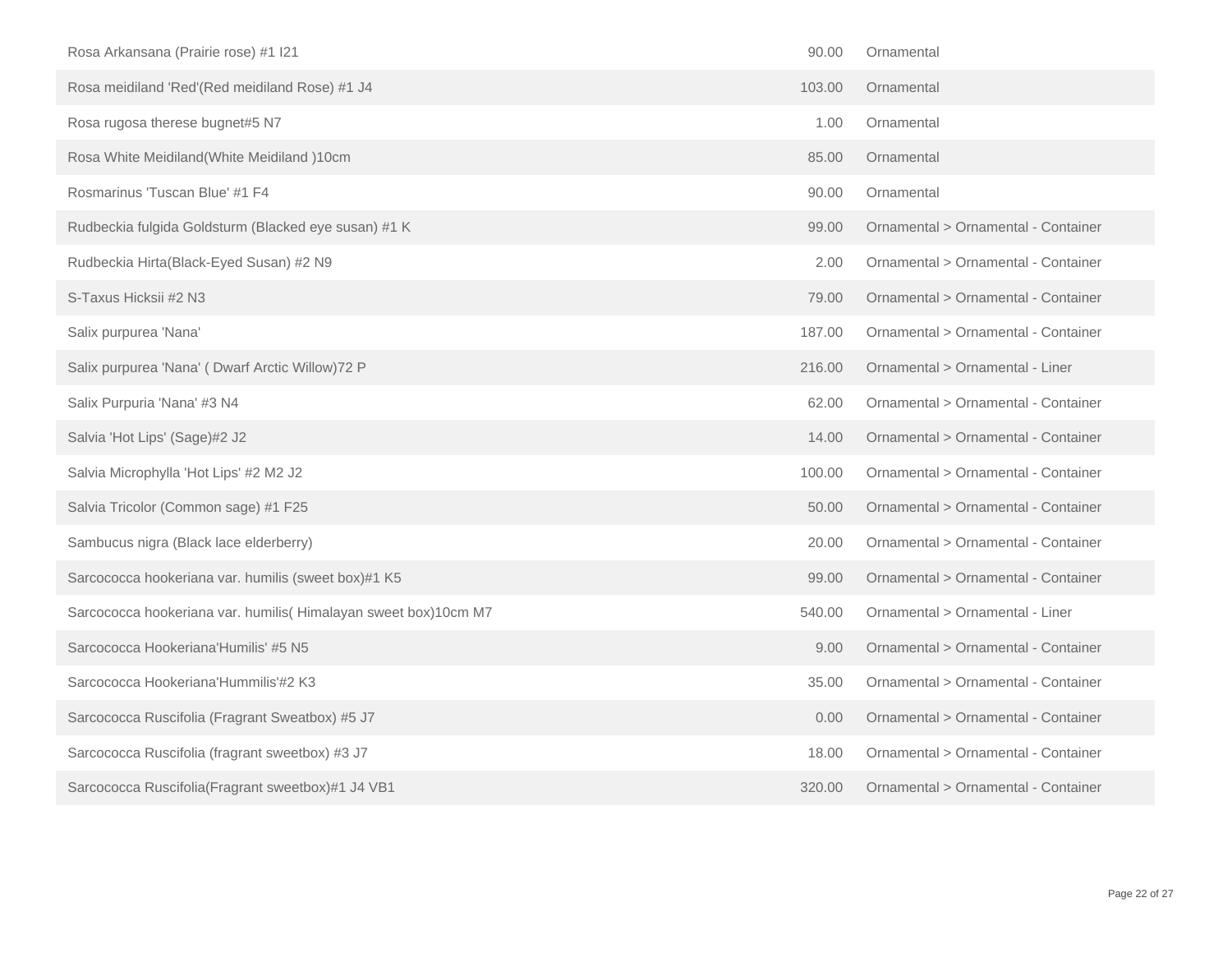| Sedum Album Orange Ice (Orange ice Sedum )10cm k                       | 705.00 | Ornamental > Ornamental - Liner     |
|------------------------------------------------------------------------|--------|-------------------------------------|
| Sedum Oreganum (Oregon stonecrop) 10cm I5                              | 216.00 | Ornamental > Ornamental - Liner     |
| Sedum Spathulifolium (Broadleaf stonecrop) 10cm K8                     | 59.00  | Ornamental > Ornamental - Liner     |
| Sedum Spathulifolium (Broadleaf stonecrop) 128Plugs M2                 | 238.00 | Ornamental > Ornamental - Liner     |
| Sedum Spuriopus 'Dragon Blood (Two Row stonecrop)10cm K                | 514.00 | Ornamental > Ornamental - Liner     |
| Selly Scotch Heather #1 M7                                             | 96.00  | Ornamental > Ornamental - Container |
| Skimmia Japonica 'fragrans' #3 J7                                      | 16.00  | Ornamental > Ornamental - Container |
| Skimmia Japonica 'Rubella' #3 J7                                       | 34.00  | Ornamental > Ornamental - Container |
| Skimmia japonica 'Rubella'(Rubella Japanese Skimmia)#2 VB              | 298.00 | Ornamental > Ornamental - Container |
| Skimmia Japonica (Japanese skimmia) #5 N9                              | 1.00   | Ornamental > Ornamental - Container |
| Skimmia Japonica Female(Japanese skimmia) #2 N                         | 50.00  | Ornamental > Ornamental - Container |
| Smilacina Stellata (Convallaria stellata) #1 N1                        | 7.00   | Ornamental > Ornamental - Container |
| Sorbaria sorbifolia 'Sem'(False spiraea)#5 N10                         | 34.00  | Ornamental > Ornamental - Container |
| Sorbus aucuparia 'Rossica' (Russian Mountain Ash) (9-10'-ht)#15 L29 L0 | 44.00  | Ornamental > Ornamental - Container |
| Sorbus aucuparia 'Rossica' (Russian Mountain Ash) #10 L0               | 10.00  | Ornamental > Ornamental - Container |
| Sparaea Niponica 'Snow Mound'#2 N5                                     | 9.00   | Ornamental > Ornamental - Container |
| Spiraea Japonica 'Gold Flame' (Japanese Spirea) #2 N6                  | 233.00 | Ornamental > Ornamental - Container |
| Spiraea japonica 'Goldflame' (Japanese Spirea) #1 N1                   | 140.00 | Ornamental > Ornamental - Container |
| Spiraea japonica 'Goldflame' (Japanese Spirea) 10 cm K8                | 108.00 | Ornamental > Ornamental - Liner     |
| Spiraea japonica 'Goldmound' (Goldmound Spirea) #2 N                   | 203.00 | Ornamental > Ornamental - Container |
| Spiraea japonica 'Little Princess' #1 J4                               | 18.00  | Ornamental > Ornamental - Container |
| Spiraea japonica 'Little Princess' 10cm K8                             | 144.00 | Ornamental > Ornamental - Liner     |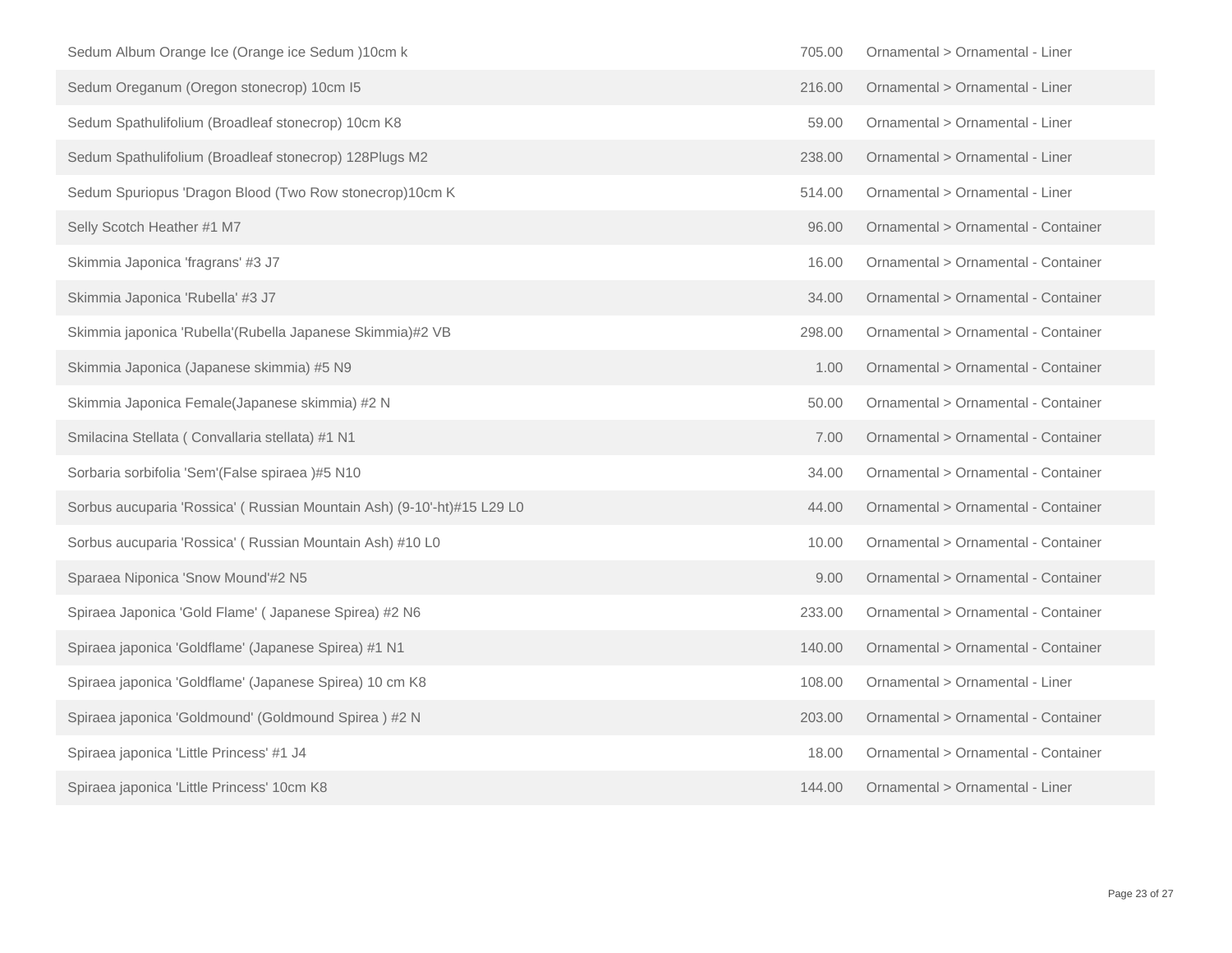| Spiraea Japonica 'Magic carpet'#2 N5                | 2.00   | Ornamental > Ornamental - Container |
|-----------------------------------------------------|--------|-------------------------------------|
| Spiraea Japonica'Little Princess'#2 N5              | 26.00  | Ornamental > Ornamental - Container |
| Spiraea Japonica'Shirobana'#2 N6                    | 27.00  | Ornamental > Ornamental - Container |
| Spiraea magic 'Carpet' #2 N6                        | 18.00  | Ornamental > Ornamental - Container |
| Spiraea nipponica 'Snowmound'(Snowmound Spirea)#1   | 36.00  | Ornamental > Ornamental - Container |
| Spiraea nipponica 'Snowmound'(Snowmound Spirea)10cm | 30.00  | Ornamental > Ornamental - Liner     |
| Spirea Dart's Red #03 J3 N5                         | 20.00  | Ornamental > Ornamental - Container |
| Spirea Goldflame #2 N2                              | 198.00 | Ornamental > Ornamental - Container |
| Spirea little princess #1 N1                        | 126.00 | Ornamental > Ornamental - Container |
| Spirea little princess #2 N5                        | 28.00  | Ornamental > Ornamental - Container |
| Spirea Magic carpet #2 M1                           | 100.00 | Ornamental > Ornamental - Container |
| Stipa tenuissima (Mexican Feather Grass) #2 M6      | 4.00   | Ornamental > Ornamental - Container |
| Stipa tenuissima (Mexican Feather Grass) #3 M6      | 6.00   | Ornamental > Ornamental - Container |
| Stipa tenuissima (Mexican feathergrass) #1 M6       | 70.00  | Ornamental > Ornamental - Container |
| Stipa tenuissima (Mexican feathergrass) #5 N3       | 0.00   | Ornamental > Ornamental - Container |
| Stipa Tenuissima (Mexican Feather Grass) 10cm       | 0.00   | Ornamental > Ornamental - Liner     |
| Stromanthe sanguinea "Tricolor" (Tricolor)#1 M7     | 8.00   | Ornamental > Ornamental - Container |
| Styrax Japonicus (Japanese Snowbell)#10 L25         | 25.00  | Ornamental > Ornamental - Container |
| Styrax Japonicus(Japanese snowbell) BnB             | 15.00  | Ornamental > Ornamental - Container |
| Sweetheart cherry(Sweetheart Cherry Tree)#10 L0     | 10.00  | Ornamental > Ornamental - Container |
| Syringa Pubescens Subsp. Patula'Miss Kim' #3 N10    | 4.00   | Ornamental > Ornamental - Container |
| Syringa Reticulata (Japanese tree lilac) #2 F29     | 50.00  | Ornamental > Ornamental - Container |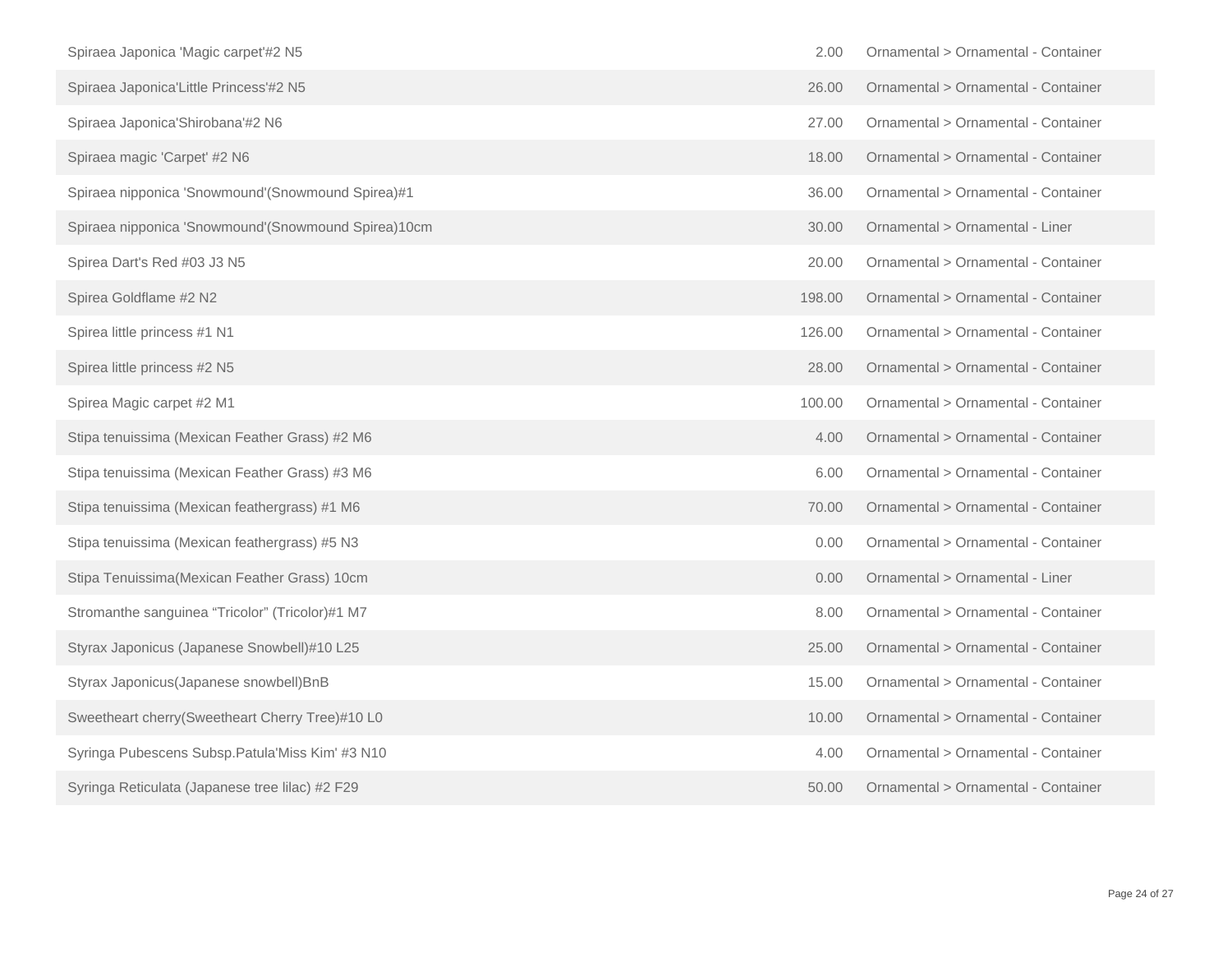| Taxus H Media 'Hilli'#5 H11                              | 506.00   | Ornamental > Ornamental - Container |
|----------------------------------------------------------|----------|-------------------------------------|
| Taxus x media 'Hicksii' (Anglo-Japanese Yew) #3 J7 N2 N6 | 84.00    | Ornamental > Ornamental - Container |
| Taxus x media 'Hicksii' (Anglo-Japanese Yew) #7 H2       | 45.00    | Ornamental > Ornamental - Container |
| Taxus x media 'Hicksii' (Hicks Yew) 72P                  | 216,00   | Ornamental > Ornamental - Liner     |
| Taxus baccata 'Fastigiata' (Irish Yew) #1                | 32.00    | Ornamental > Ornamental - Container |
| Taxus Baccata 'Fastigiata' #3 N8                         | 51.00    | Ornamental > Ornamental - Container |
| Taxus H.M Eddie 72 P M2                                  | 216.00   | Ornamental                          |
| Taxus H.M. Eddies #1 N2                                  | 1,109.00 | Ornamental > Ornamental - Container |
| Taxus H.M. Eddies #5                                     | 1,723.00 | Ornamental > Ornamental - Container |
| Taxus H.M'Fastigiata' #3 N7 N8                           | 37.00    | Ornamental > Ornamental - Container |
| Taxus Hicksii #1 N1                                      | 100.00   | Ornamental > Ornamental - Container |
| Taxus hicksii (Anglojap yew) #5 N4 N8 N6 J2              | 467.00   | Ornamental > Ornamental - Container |
| Taxus Hicksii #3 J2                                      | 303.00   | Ornamental > Ornamental - Container |
| Taxus hillii ( Hicks's yew) #3 J7 N4                     | 566.00   | Ornamental > Ornamental - Container |
| Taxus hillii ( Hicks's yew) #7 H2                        | 50.00    | Ornamental > Ornamental - Container |
| Taxus X Media 'H.M Eddie'( English-Japanese Yew)#5 M5    | 3.00     | Ornamental > Ornamental - Container |
| TAXUS X MEDIA 'H. M. EDDIE' ( Eddie Yew)10cm K7          | 615.00   | Ornamental > Ornamental - Liner     |
| Taxus x Media 'H. M. Eddie' (H.M. Eddie Yew) # 7 H12     | 25.00    | Ornamental > Ornamental - Container |
| Taxus X Media 'H.M. Eddie' (English-Japanese Yew.)#1 N2  | 750.00   | Ornamental > Ornamental - Container |
| Taxus x Media 'Hicksii'#1 N2                             | 80.00    | Ornamental > Ornamental - Container |
| Taxus x Media 'Hilli'#3 N5 N9 H1 J7                      | 0.00     | Ornamental                          |
| Taxus x media 'Hillii'(Hill's Yew)#5 M5                  | 99.00    | Ornamental > Ornamental - Container |